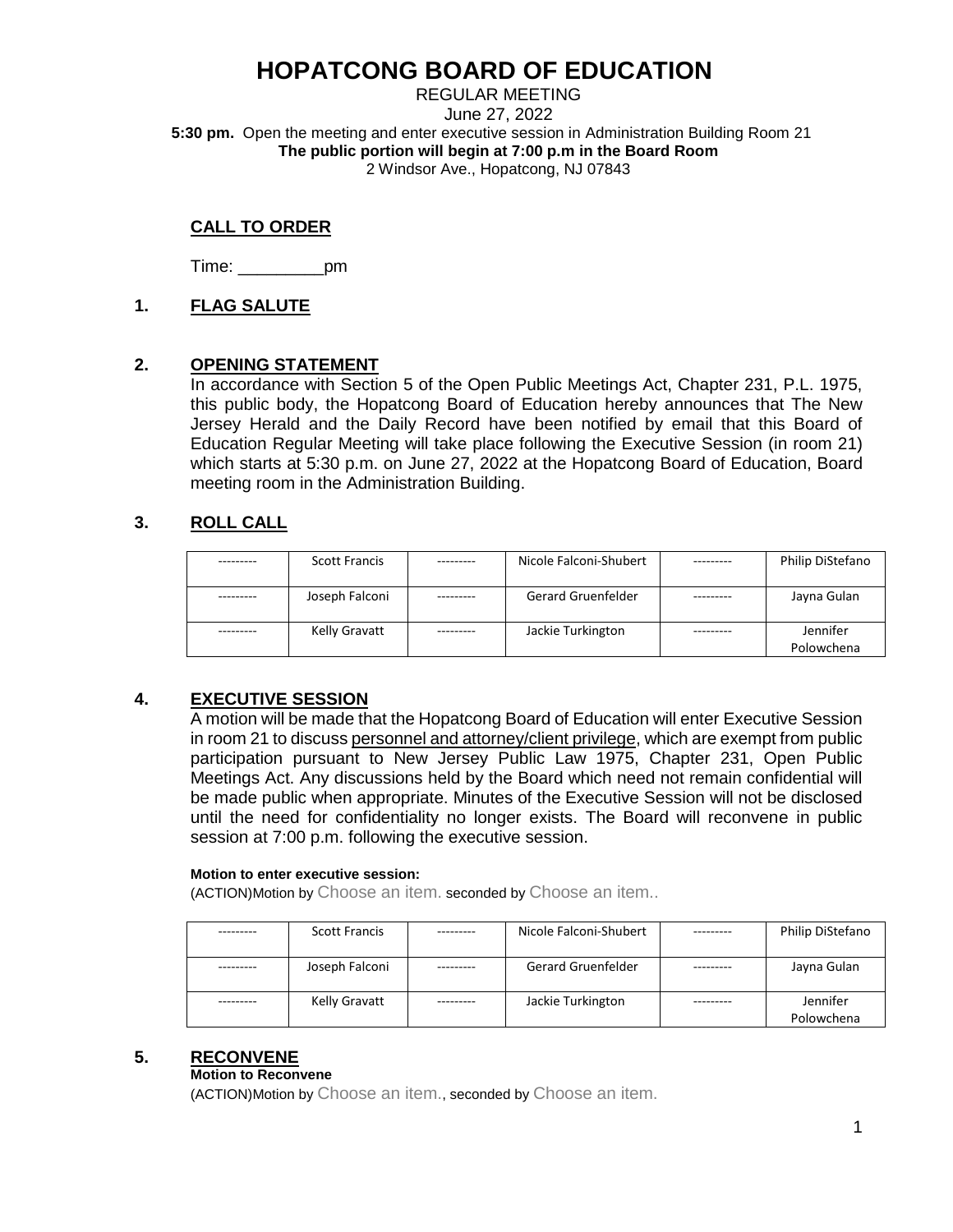### REGULAR MEETING June 27, 2022 **5:30 pm.** Open the meeting and enter executive session in Administration Building Room 21 **The public portion will begin at 7:00 p.m in the Board Room** 2 Windsor Ave., Hopatcong, NJ 07843

| <b>Scott Francis</b> | Nicole Falconi-Shubert | Philip DiStefano |
|----------------------|------------------------|------------------|
|                      |                        |                  |
| Joseph Falconi       | Gerard Gruenfelder     | Jayna Gulan      |
|                      |                        |                  |
| Kelly Gravatt        | Jackie Turkington      | Jennifer         |
|                      |                        | Polowchena       |

### **6. APPROVAL OF MINUTES**

Approval of the minutes of the following meetings, as reported by the Board Secretary reviewed by the Board President and members of the Board:

- a. May 9, 2022 Work Session
- b. May 9, 2022 Executive Session
- c. May 23, 2022 Regular Meeting

#### **Motion to approve 6a-6c:**

(ACTION)Motion by Choose an item. seconded by Choose an item.

| <b>Scott Francis</b> |          | Nicole Falconi-Shubert |          | Philip DiStefano |
|----------------------|----------|------------------------|----------|------------------|
|                      |          |                        |          |                  |
| Joseph Falconi       | -------- | Gerard Gruenfelder     | -------- | Jayna Gulan      |
|                      |          |                        |          |                  |
| Kelly Gravatt        |          | Jackie Turkington      |          | Jennifer         |
|                      |          |                        |          | Polowchena       |

### **7. SUPERINTENDENT'S REPORT AND HIB REPORT**

- a. Superintendent's Report **Joseph S. Piccirillo, Superintendent of Schools**
	- 1. Local District Special Education Profile Report
	- 2. HIB Summary 2021-2022
	- 3. Donation from Mr. Phil DiStefano and Lake Hopatcong Rotary Club for Archery Supplies
	- 4. End of Year School Events
	- 5. Off Hours Communication
	- 6. Freedom to Learn
	- 7. Jeff Hallenbeck Security Presentation with Sgt. Tracey.
- b. A second reading and approval of the Superintendent's HIB Report for May, 2022 as presented to the Board at the May meeting on May 23, 2022. Approval of the Superintendent's HIB report for June, 2022 for first reading and review as presented to the Board at the June meeting on June 27, 2022. A review and approval of all HIB reports from September 2021 through June 2022 as presented to the Board at the June 27, 2022 meeting.

#### **Motion to approve 7a – 7b:**

(ACTION)Motion by Choose an item. seconded by Choose an item.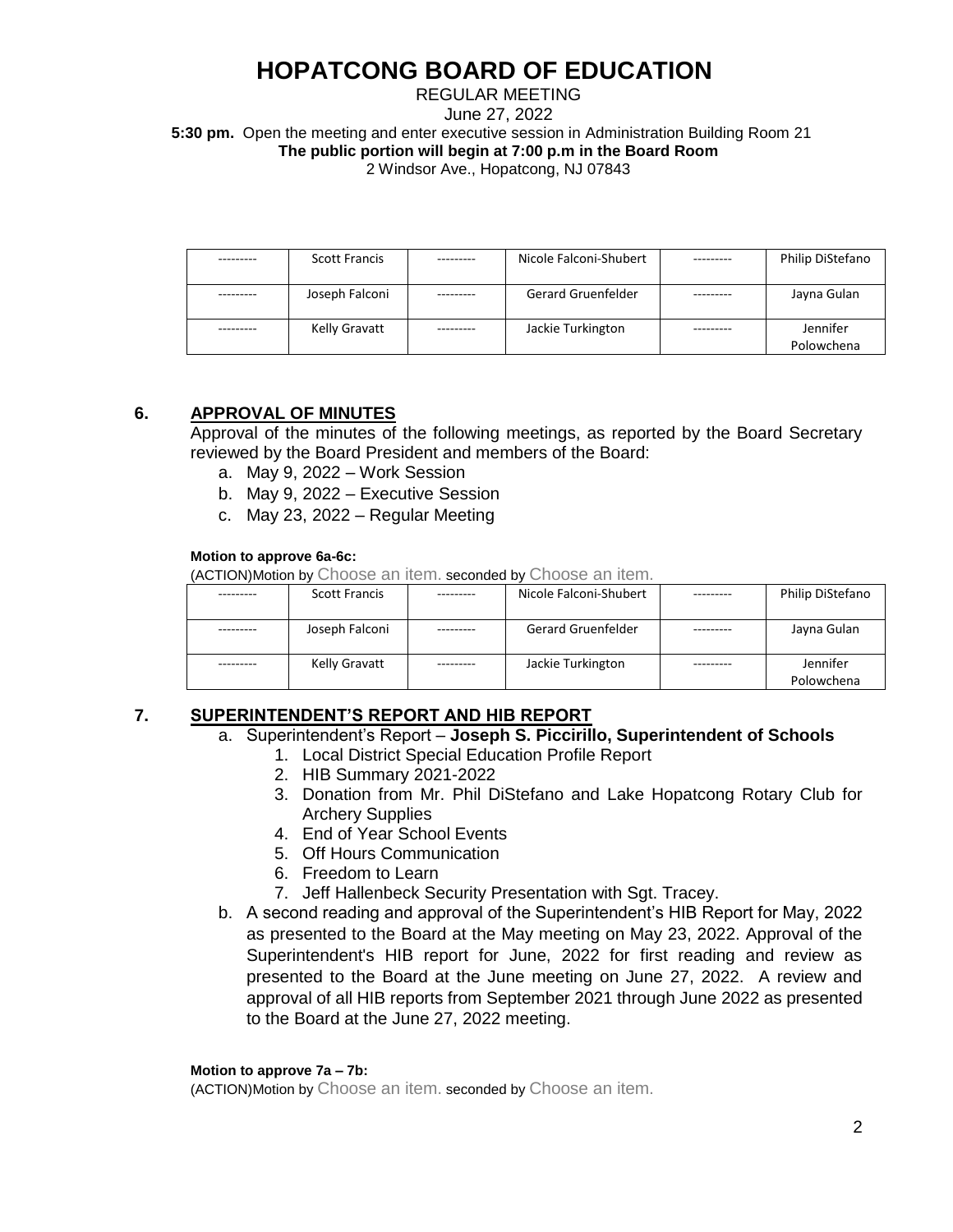### REGULAR MEETING

June 27, 2022

**5:30 pm.** Open the meeting and enter executive session in Administration Building Room 21 **The public portion will begin at 7:00 p.m in the Board Room**

2 Windsor Ave., Hopatcong, NJ 07843

| <b>Scott Francis</b> | Nicole Falconi-Shubert    |         | Philip DiStefano       |
|----------------------|---------------------------|---------|------------------------|
| Joseph Falconi       | <b>Gerard Gruenfelder</b> | ------- | Jayna Gulan            |
| Kelly Gravatt        | Jackie Turkington         |         | Jennifer<br>Polowchena |

## **8. ACKNOWLEDGEMENTS/CORRESPONDENCE**

- a. Congratulations to **Hopatcong Middle School Students** who made High Honor Roll and Honor Roll for the fourth marking period of the 2021 – 2022 school year.
- b. Congratulations to **Hopatcong High School Students** who made High Honor Roll and Honor Roll for the fourth marking period of the 2021 – 2022 school year.
- c. Congratulations to **Hopatcong High School Senior Award Recipients** for the 2021 – 2022 school year.
- d. The following students were chosen as **Hopatcong High School's Students of the Month** for their outstanding performance in April and May 2022:
	- Grade 8 Monica Subero
	- Grade 8 Madelyn Ausmus
	- Grade 9 Lizania Gonzalez
	- Grade 9 Maia Poweska
	- Grade 10 Danilo Lalo
	- Grade 11 Rex Peterson
- e. The following students were chosen as **Hopatcong High School Scholar Athlete of the Month** for their outstanding performance in April 2022:

Girls Track – Lindsay Hand, Junior

Boys Track – Conor Loven, Junior

### **Motion to approve 8a – 8e:**

(ACTION)Motion by Choose an item. seconded by Choose an item.

| <b>Scott Francis</b> | Nicole Falconi-Shubert    | Philip DiStefano       |
|----------------------|---------------------------|------------------------|
| Joseph Falconi       | <b>Gerard Gruenfelder</b> | Jayna Gulan            |
| Kelly Gravatt        | Jackie Turkington         | Jennifer<br>Polowchena |

### **9. PARENT/TEACHER**

a. Parent/Teacher Organization Representatives.

| --------- | $\sim$ cott $\sim$<br>50000<br>rancis | --------- | Nicole<br>Falconi-Shubert | --------- | nL<br>Tano |
|-----------|---------------------------------------|-----------|---------------------------|-----------|------------|
|           |                                       |           |                           |           |            |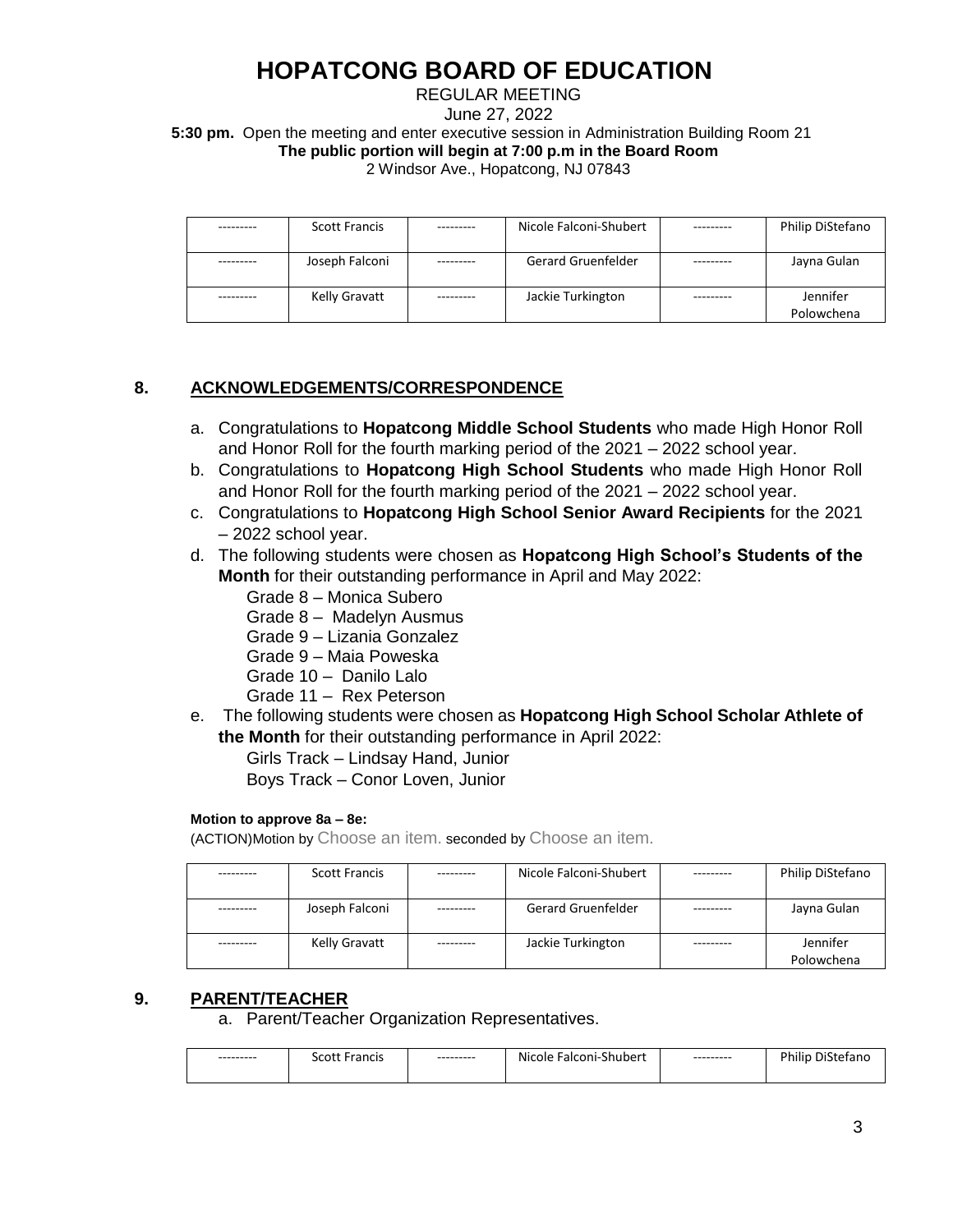### REGULAR MEETING

June 27, 2022

**5:30 pm.** Open the meeting and enter executive session in Administration Building Room 21 **The public portion will begin at 7:00 p.m in the Board Room**

2 Windsor Ave., Hopatcong, NJ 07843

| --------- | Joseph Falconi | --------- | Gerard Gruenfelder | -------- | Jayna Gulan            |
|-----------|----------------|-----------|--------------------|----------|------------------------|
| --------  | Kelly Gravatt  | --------- | Jackie Turkington  |          | Jennifer<br>Polowchena |

#### **Motion to approve 9a:**

(ACTION)Motion by Choose an item. seconded by Choose an item.

**10.**

### **PUBLIC COMMENT – GENERAL DISCUSSION**

### **11. FINANCE**

- Approval of the following Finance items,  $11a 11j$ , as recommended by the Superintendent of Schools:
- a. It is recommended by the Superintendent that bills for the General Fund and Special Revenues (Grants) account, May 23, 2022 through June 27, 2022 be approved in the following amounts: General Fund and Special Revenue (Grants) account - \$917,493.36 Cafeteria account and the state of the state of the state of the state of the state of the state of the state o
- b. It is recommended by the Superintendent that the board approve the Board Secretary's Report for the months of March and April 2022.
- c. It is recommended by the Superintendent that the board approve the Transfer Report for the month of April 2022.
- d. It is recommended by the Superintendent that the board approve the Treasurer's report for the months of March & April 2022.

### e. **QUASI-ENTITY RESOLUTION**

WHEREAS, the School Alliance Insurance Fund membership allows additional insured status for Booster Clubs, Foundations and other affiliated entities, and

WHEREAS, upon completion of the Quasi Entity General Application, and a formal Hopatcong Board of Education resolution recognizing the Entity as an additional insured receiving quasi entity status,

THEREFORE, be it resolved, the Hopatcong Board of Education formally recognizes the following, as Quasi-Entities of the Hopatcong Board of Education:

- HEPTO Hopatcong Elementary Parent Teacher Organization
- HHSPTSO Hopatcong High School Parent Teacher Student **Organization**
- Hopatcong Chiefs Football and Cheerleading Parents Association
- Hopatcong Wrestling
- Music/Drama Boosters
- Project Graduation
- f. It is recommended by the Superintendent that the board approve the renewal of the award for a Professional Services agreement with Nisivoccia LLP for Audit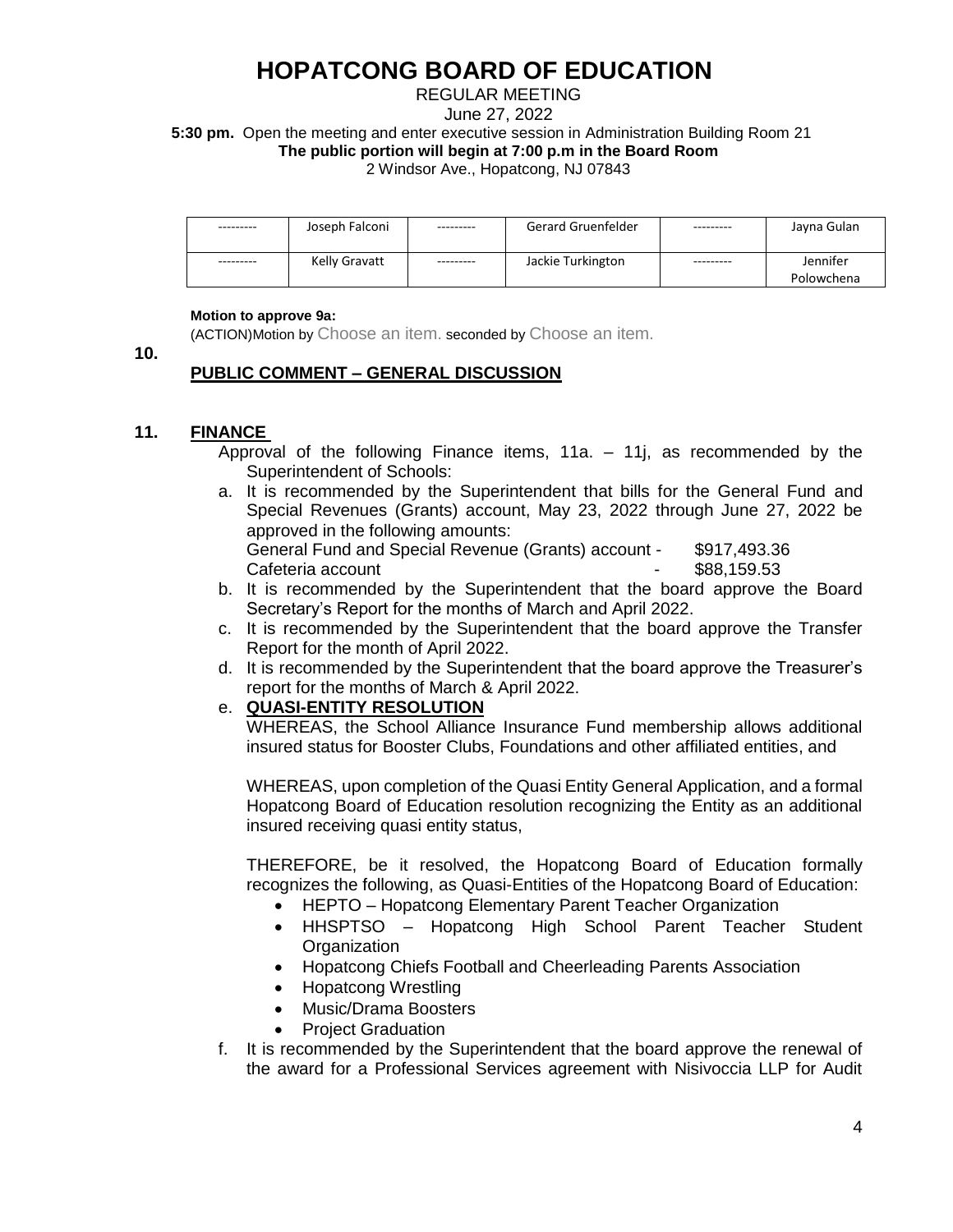#### REGULAR MEETING June 27, 2022 **5:30 pm.** Open the meeting and enter executive session in Administration Building Room 21 **The public portion will begin at 7:00 p.m in the Board Room** 2 Windsor Ave., Hopatcong, NJ 07843

Services in the amount of \$57,000 for the 2021-2022 school year and \$59,500 for the 2022-2023 school year.

g. WHEREAS, N.J.S.A. 18A:21-2, N.J.S.A. 18A:7G-31, and N.J.S.A. 18A:7F-41 permit a Board of Education to establish and/or deposit into certain reserve accounts at year end, and

WHEREAS, the aforementioned statutes authorize procedures, under the authority of the Commissioner of Education, which permit a Board of Education to transfer unanticipated excess current revenue or unexpended appropriations into reserve accounts during the month of June by board resolution, and

WHEREAS, the Hopatcong Board of Education wishes to transfer an amount not to exceed \$500,000.00 unanticipated excess current year revenue or unexpended appropriations from the general fund into the Capital Reserve account.

NOW THEREFORE BE IT RESOLVED by the Hopatcong Board of Education that it hereby authorizes the district's School Business Administrator to make these transfers consistent with all applicable laws and regulations.

h. WHEREAS, N.J.S.A. 18A:21-2, N.J.S.A. 18A:7G-31, and N.J.S.A. 18A:7F-41 permit a Board of Education to establish and/or deposit into certain reserve accounts at year end, and

WHEREAS, the aforementioned statutes authorize procedures, under the authority of the Commissioner of Education, which permit a Board of Education to transfer unanticipated excess current revenue or unexpended appropriations into reserve accounts during the month of June by board resolution, and

WHEREAS, the Hopatcong Board of Education wishes to transfer an amount not to exceed \$250,000.00 unanticipated excess current year revenue or unexpended appropriations from the general fund into the Maintenance Reserve account.

i. It is recommended by the Superintendent that the board approve the lease-purchase of 9 Blue Bird Vision Busses under the Educational Services Commission of New Jersey Cooperative Bid #ESCNJ 21/22-23 with Hoover Truck and Bus Centers. 2 Van Con Type B, 24 passenger busses under ESCNJ Bid # IBNJ – ESCNJ 4 20/21- 33 in the amounts listed below. Schedule 1 (6) new 2023 Blue Bird Visions \$122,426.52/bus (3) new 2023 Blue Bird Visions \$124,853.88/bus Total: \$1,109,120.12 Term: annual payments - 5 Rate: 2.698% Payment: \$172,820.36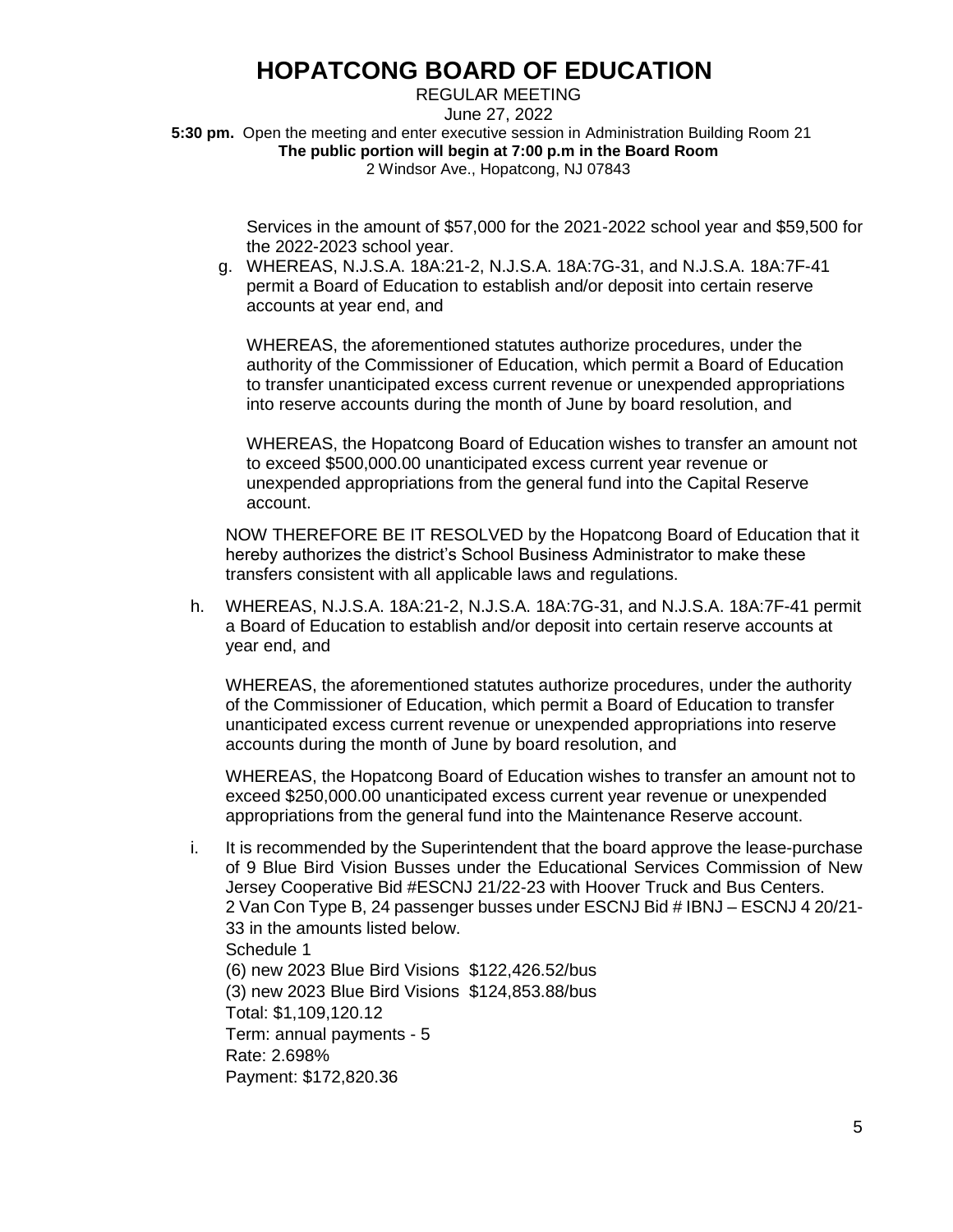REGULAR MEETING June 27, 2022 **5:30 pm.** Open the meeting and enter executive session in Administration Building Room 21 **The public portion will begin at 7:00 p.m in the Board Room** 2 Windsor Ave., Hopatcong, NJ 07843

Schedule 2 (2) new 2023 Van Con Type B 24 \$63,542.90/van Total: \$127,085.80 Term: annual payments – 5 Rate: 2.698% Payment: \$19,802.20

Financing for the 5 year lease purchase is awarded to First Hope Bank as the lowest responsible bidder through a bid opening on June 10, 2022 at 1:00pm.

j. It is recommended by the Superintendent that the board approve the agreement with Spruce Industries through the PSA Cooperative for monthly custodial supplies based on a per pupil rate of \$44.11 for the 2022/2023 school year for a total amount of \$64,268.27.

#### **Motion to approve 11a – 11j:**

(ACTION)Motion by Choose an item. seconded by Choose an item.

| <b>Scott Francis</b> | Nicole Falconi-Shubert    | Philip DiStefano       |
|----------------------|---------------------------|------------------------|
|                      |                           |                        |
| Joseph Falconi       | <b>Gerard Gruenfelder</b> | Jayna Gulan            |
| Kelly Gravatt        | Jackie Turkington         | Jennifer<br>Polowchena |

### **12. PERSONNEL**

Approval of the following personnel items, **12a – 12s,** as recommended by the Superintendent of Schools and the Student Achievement Committee of the Board:

- a. Approval of **Employee #80287** to take a one year unpaid leave for the 2022-2023 school year.
- b. Approval to accept the resignation, with regret of **Michelle Kelly** from her position as Paraprofessional effective June 15, 2022.
- c. Approval to accept the resignation, with regret of **Delores Brown** from her position as Paraprofessional effective June 30, 2022.
- d. Approval to accept the resignation, with regret of **Jessica Crespi** from her position as Paraprofessional effective June 30, 2022.
- e. Approval to accept the resignation, with regret of **Cecira Mannion** from her position as Paraprofessional effective June 15, 2022, for the purpose of retirement. Cecira has worked for the Hopatcong School District for the past 20 years.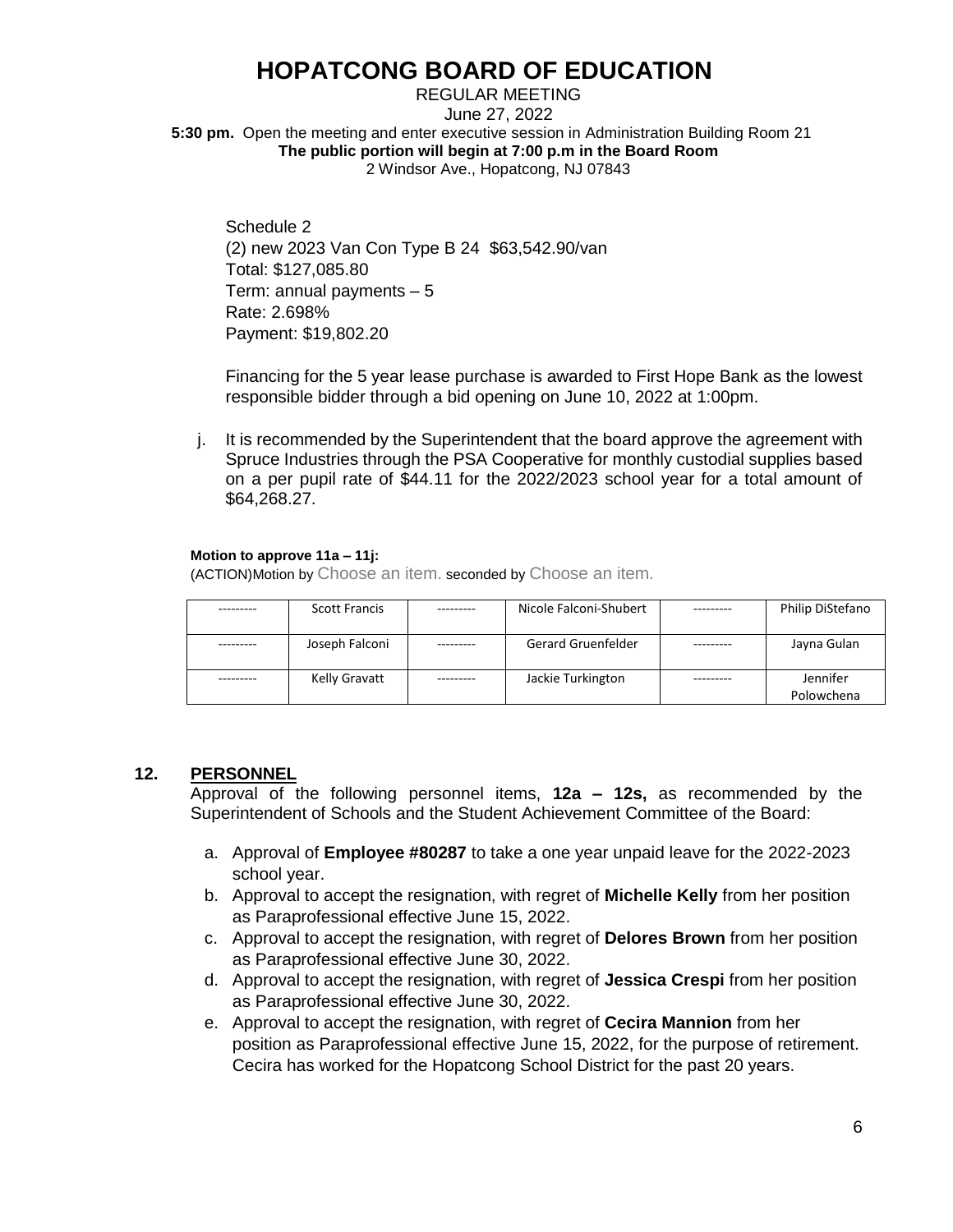REGULAR MEETING

June 27, 2022

**5:30 pm.** Open the meeting and enter executive session in Administration Building Room 21 **The public portion will begin at 7:00 p.m in the Board Room**

2 Windsor Ave., Hopatcong, NJ 07843

- f. Approval to accept the resignation, with regret of **Patricia Teminello** from her position as Paraprofessional effective June 30, 2022, for the purpose of retirement. Patricia has worked for the Hopatcong School District for the past 15 years.
- g. Approval of **Employee #81269** to extended their previously approved unpaid leave to March 10, 2023.
- h. Approval of the revised resignation date of **Matt Geary** from previously approved July 13<sup>th</sup> to July 4, 2022 from his position as Facilities Manager.
- i. Approval of **Matt Geary** as Part Time Facilities Supervisor effective July 5, 2022 with an annual salary of \$45,000 from July 5, 2022 through June 30, 2023.
- j. Approval of the employment of **Karylin Ireland**, as a Preschool Disabled Teacher at Durban Avenue School, effective September 1, 2022 at a salary of \$66,045 which represents Level BA/Step 2 of the 2022 – 2023 HEA Salary Guide.
- k. Approval of the employment of **Kimberly Loftis**, as a Kindergarten Leave Replacement at Durban Avenue School, effective September 1, 2022, to be paid at a prorated annual salary of \$64,045 which represents Level BA/Step 1 of the 2022 – 2023 HEA Salary Guide from September 1, 2022 through March 10, 2023.
- l. Approval of Durban Ave School Nurse **Katarzyna Getto** for five (5) days of work for Kindergarten Registration, to not exceed this amount, at the per diem rate of 1/200th of their salary during the summer. (ARP ESSER Funding)
- m. Approval of the following staff to write curriculum at a rate of \$28 an hour/\$168 a day which represents the negotiated rate from the HEA Contract not to exceed 6 hours a day. (ARP ESSER Funding)

| Course/Subject      | <b>Name</b>           | Number of Days |
|---------------------|-----------------------|----------------|
| Psychology          | Elissa Rizzo          |                |
| Forensic Psychology | Elissa Rizzo          |                |
| Cosmetology         | <b>Heather Bivone</b> |                |

n. It is recommended by the Superintendent that the Board approve the merit pay for the 2021-2022 school year for the following Confidential Staff members, based upon successful evaluations:

| <b>Employee Number</b> | <b>Amount</b> |
|------------------------|---------------|
| 80033                  | \$2,000.00    |
| 80307                  | \$2,000.00    |
| 80368                  | \$2,000.00    |
| 80887                  | \$2,000.00    |
| 81348                  | \$2,000.00    |
| 80468                  | \$2,000.00    |
| 81224                  | \$2,000.00    |
| 81440                  | \$2,000.00    |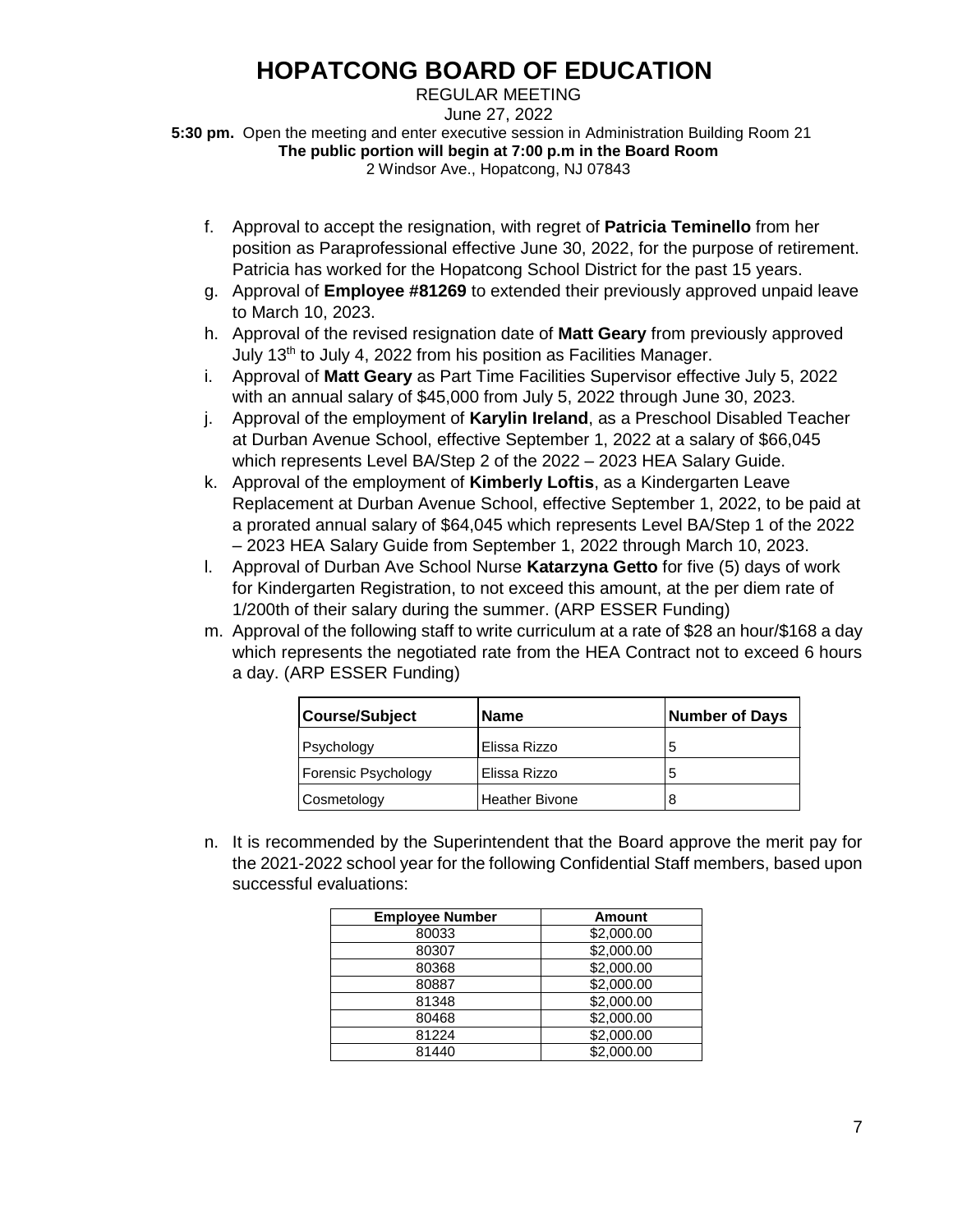REGULAR MEETING June 27, 2022 **5:30 pm.** Open the meeting and enter executive session in Administration Building Room 21 **The public portion will begin at 7:00 p.m in the Board Room** 2 Windsor Ave., Hopatcong, NJ 07843

o. It is recommended by the Superintendent that the Board approve the merit pay for the 2021-2022 school year for the following HOPA Staff members, based upon successful evaluations:

| <b>Employee Number</b> | <b>Amount</b> |
|------------------------|---------------|
| 80162                  | \$1,117.20    |
| 81350                  | \$613.48      |
| 80268                  | \$1,097.83    |
| 80327                  | \$1,078.45    |
| 81404                  | \$962.20      |
| 81343                  | \$962.20      |
| 80556                  | \$1,039.70    |
| 80481                  | \$1,020.32    |
| 81124                  | \$981.58      |
| 81464                  | \$962.20      |

p. Approval of the following staff for the **Extra Duty/Extra Pay\* Positions** the 2022 – 2023 school year in the Hopatcong School District on an as needed basis:

| <b>Name</b>           | Nature of<br><b>Action</b> | <b>Duty/Position</b>                    | Salary* |
|-----------------------|----------------------------|-----------------------------------------|---------|
| Mark Certo            | Appoint                    | HMS Grades 6 & 7<br>Cafeteria Monitor   | \$2,400 |
| Sharon Haggerty       | Appoint                    | HMS Grades 4 & 5<br>Cafeteria Monitor   | \$2,400 |
| Katlin Cadavid-Orozco | Appoint                    | Tulsa Grades 2 & 3<br>Cafeteria Monitor | \$2,400 |
| Christine Kalemba     | Appoint                    | <b>SLE Facilitator</b>                  | \$6,367 |
| Kathy LaRosa          | Appoint                    | <b>SLE Facilitator</b>                  | \$6,367 |

*\*Stipends are dependent upon completion of partial or full duty. If only partial completion of activity takes place during 22-23, the payment will be pro-rated.*

q. Approval of the following staff to take and receive tuition reimbursements\*, as per contract, upon successful completion of the course and submission of paperwork:

| <b>Name</b>     | <b>Course Title</b>             |              | <b>Credits</b> | Cost       |
|-----------------|---------------------------------|--------------|----------------|------------|
|                 | <b>Instructional Health</b>     |              |                |            |
| Aimee Landrud   | Education K-12                  | NUR 5021-070 |                | \$1,170.96 |
| Aimee Landrud   | <b>School Nurse Practicum</b>   | NUR 5520-061 |                | \$1,170.96 |
| Susan Pallotta  | <b>Child Behavior Disorders</b> | EDUC 712U    | 3              | \$405      |
|                 | <b>FOUNDATIONS OF</b>           |              |                |            |
|                 | <b>MENTAL HEALTH</b>            |              |                |            |
| Michelle Minimi | <b>COUNSELING</b>               | 6220-881     | 3              | \$2,139    |

#### *Course Approval /Reimbursement Approval*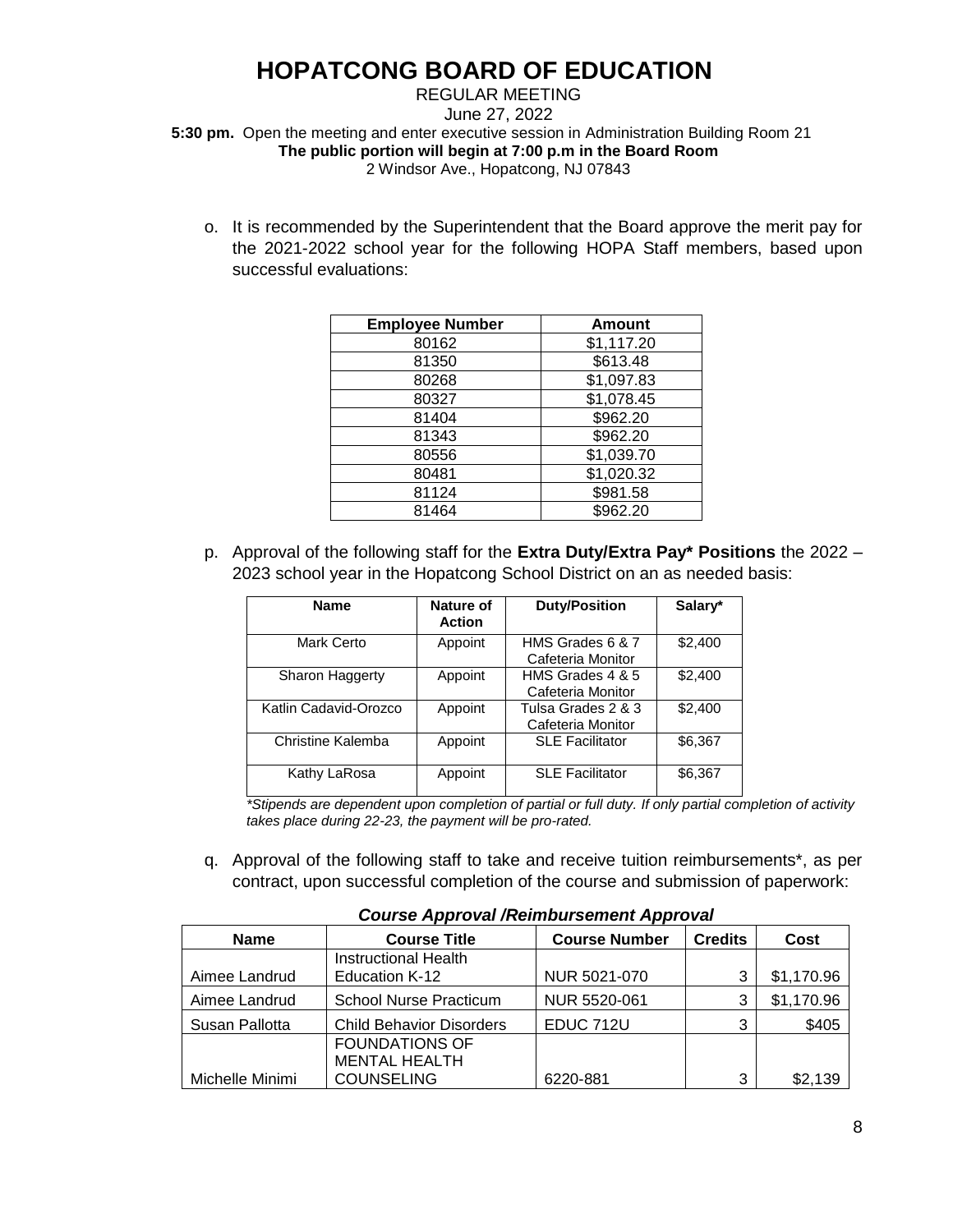### REGULAR MEETING

June 27, 2022

**5:30 pm.** Open the meeting and enter executive session in Administration Building Room 21 **The public portion will begin at 7:00 p.m in the Board Room**

2 Windsor Ave., Hopatcong, NJ 07843

| <b>CLINICAL MANAGEMENT</b> |                                     |                        |   |            |
|----------------------------|-------------------------------------|------------------------|---|------------|
| Michelle Minimi            | OF ADDICTIONS                       | 6520-080               | 3 | \$2,139    |
| <b>Tracey Talmadge</b>     | Principles of Purchasing I          | PP-2201-SU22-2         | 3 | \$944      |
| Dominic                    | <b>Tech Tools for Teaching</b>      |                        |   |            |
| Schiavone                  | and Learning                        | EDTE 513WE             | 3 | \$449      |
|                            | <b>RESEARCH IN</b>                  |                        |   |            |
| Anna Voloshin              | <b>EDUCATION II</b>                 | <b>ELCL 6300</b>       | 3 | \$2,338    |
| Anna Voloshin              | <b>CURRICULUM DESIGN</b>            | 42760                  | 3 | \$2,338    |
| Martina Villani            | The Multicultural<br>Classroom      | Course #:<br>EDUC 710C | 3 | \$405      |
|                            | The Differentiated                  | Course #:              |   |            |
| Martina Villani            | Classroom                           | EDUC 713K              | 3 | \$405      |
|                            | Teaching the Latino                 | Course #:              |   |            |
| Martina Villani            | <b>Student</b>                      | EDUC_712N              | 3 | \$405      |
|                            | Achieving Success for               | Course #:              |   |            |
| Martina Villani            | English Language Learners           | EDUC_713T              | 3 | \$405      |
|                            |                                     | Course #:              |   |            |
| Martina Villani            | How the ELL Brain Learns            | EDUC 718A              | 3 | \$405      |
|                            | Movement and Technology             |                        |   |            |
|                            | Balance: Classroom                  |                        |   |            |
|                            | <b>Strategies for Student</b>       |                        |   |            |
| <b>Hilary Wolf</b>         | <b>Success</b>                      | EDIN564-941            | 3 | \$1,170.96 |
|                            | Problems in Practice Legal          |                        |   |            |
| Katarzyna Getto            | <b>Issues for School Nurses</b>     | 6170                   | 3 | \$1,170.96 |
|                            | <b>Field Supervision Internship</b> |                        |   |            |
| Melissa Kennedy            |                                     | <b>GED 670</b>         | 3 | \$1,170.96 |
| <b>Hilary Martin</b>       | <b>Curbing School Violence</b>      | <b>EDUC_710Q</b>       | 3 | \$405      |
|                            | <b>Effective Character</b>          |                        |   |            |
| <b>Hilary Martin</b>       | Education                           | EDUC_711C              | 3 | \$405      |
|                            | <b>ABCs of Effective</b>            |                        |   |            |
| Siobhan Winkler            | Mainstreaming & Inclusion           | <b>EDUC_712Y</b>       | 3 | \$405      |
|                            | Psychology of Eating and            |                        |   |            |
| Sharon Haggerty            | Exercise                            | <b>EDUC 712C</b><br>3  |   | \$405      |

 *\*The maximum rate of reimbursement per credit is \$390.32 for the 21-22 school year.*

r. Approval of the following 2022 Extended School Year (ESY) Program Items:

- I. Approval to accept the resignation for the ESY program:
	- i. Margaret Gillick
	- ii. Tyler Miller
- II. Approval of the following bus aides for ESY:
	- i. Bus aide Josephine Cuttone \$360.00
	- ii. Bus aide Judy Grillo **\$360.00** iii. Bus aide Carolyn Segura **\$360.00**
	- iv. Bus aide Mary Aufiero **\$360.00**
	- v. Bus aide Milagro Segura  $$360.00$
- III. Approval to adjust the ESY hours for the following: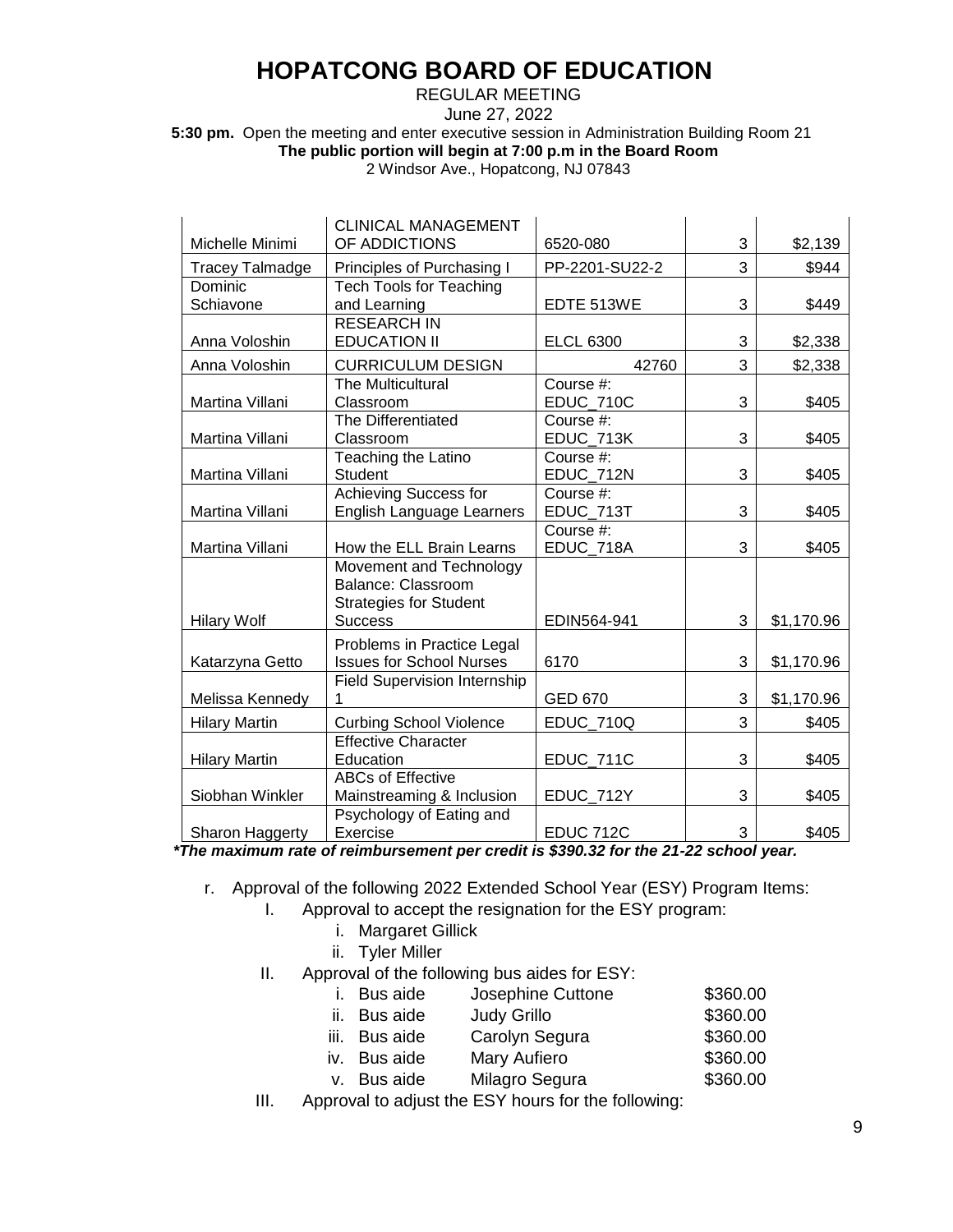REGULAR MEETING June 27, 2022 **5:30 pm.** Open the meeting and enter executive session in Administration Building Room 21 **The public portion will begin at 7:00 p.m in the Board Room** 2 Windsor Ave., Hopatcong, NJ 07843

i. Paula Joanna 5.5 hours a day \$1,320.00

### s. Approval of substitute teachers & paraprofessional:

- I. Margarete Wallace, Paraprofessional
- II. Heather McMillan, Paraprofessional
- III. Tamika Parks, Teacher

#### **Motion to approve 12a – 12s:**

(ACTION)Motion by Choose an item. seconded by Choose an item.

| <b>Scott Francis</b> | Nicole Falconi-Shubert | Philip DiStefano |
|----------------------|------------------------|------------------|
|                      |                        |                  |
| Joseph Falconi       | Gerard Gruenfelder     | Jayna Gulan      |
|                      |                        |                  |
| Kelly Gravatt        | Jackie Turkington      | Jennifer         |
|                      |                        | Polowchena       |

### **13. TRAVEL AND PROFESSIONAL DEVELOPMENT**

Resolved, that the Hopatcong Board of Education approve travel costs as related in this resolution which are educationally necessary and fiscally prudent and are related to and within the scope of the employee's current responsibilities and promotes the delivery of instruction or furthers the efficient operation of the school district. The reimbursement listed in this resolution are in compliance with the state travel reimbursement guidelines as established by the Department of Treasury and Board of Education policy in accordance with N.J.A.C. 6A:23B-1.1. seq

### *Approval of the following staff to attend Professional Development/Conference\**

| <b>Name</b>        | Title                                          | Cost  | Date          |
|--------------------|------------------------------------------------|-------|---------------|
| Lisa Schuffenhauer | Sussex County School Counselor Association     | \$0   | 6/7/2022      |
|                    | Meetina                                        |       |               |
| Katarzyna Getto    | School<br>Nurse<br>Emergency<br>Care<br>Course | \$75  | 06/15/2022-   |
|                    | (SNECC)                                        |       | 07/15/2022    |
| Jim McKowen        | College Board APSI - AP Computer Science       | \$600 | $7/25 - 7/29$ |
|                    | Principles                                     |       |               |

*\*Cost will be reimbursed upon completion of attendance and all documentation has been provided.* 

#### **Motion to approve Travel and Professional Development:**

(ACTION)Motion by Choose an item. seconded by Choose an item.

| --------- | <b>Scott Francis</b> | --------- | Nicole Falconi-Shubert | --------- | Philip DiStefano |
|-----------|----------------------|-----------|------------------------|-----------|------------------|
| --------- | Joseph Falconi       | --------- | Gerard Gruenfelder     | --------- | Jayna Gulan      |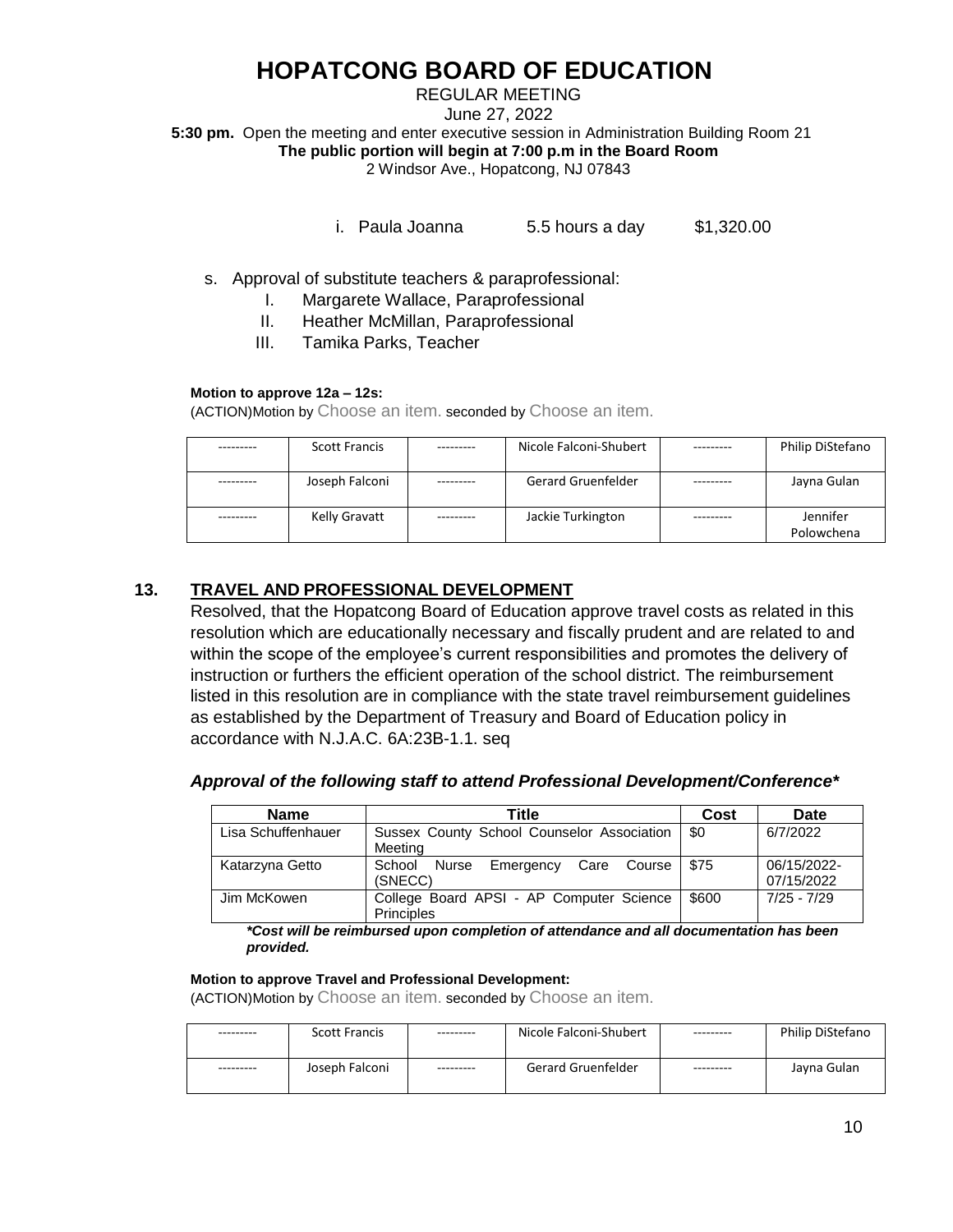REGULAR MEETING

June 27, 2022

**5:30 pm.** Open the meeting and enter executive session in Administration Building Room 21 **The public portion will begin at 7:00 p.m in the Board Room**

2 Windsor Ave., Hopatcong, NJ 07843

| --------- | $\cdots$<br>∴ellv∴<br>50.127<br>urdvdll | --------- | _<br>.<br>  urkington<br>301/10<br>JdCKIE | --------- | lannitor<br>Jennifel |
|-----------|-----------------------------------------|-----------|-------------------------------------------|-----------|----------------------|
|           |                                         |           |                                           |           | 'olowchena           |

### **14. POLICY & REGULATIONS**

Approval of item **14a-14b**, as recommended by the Superintendent of Schools and the Student Achievement and Operations Committees of the Board:

a. Approval of modifications and additions to the policies and regulations of the Hopatcong Board of Education in accordance with statutory and regulatory changes for approval, as revised, for **[FIRST READING](https://www.hopatcongschools.org/files/do/PnR/PnR%201.pdf)**: **Policy/Regulation # Title** P 5512 Harassment, Intimidation, and Bullying

| ے ان ت    | Haldssillerii, illiilliidailoil, allu Bullyliid              |
|-----------|--------------------------------------------------------------|
| P 2415.30 | TITLE I – Educational Stability for Children in Foster Care. |
|           | (M)                                                          |
| R 2423    | Bilingual and ESL Education (M)                              |
|           |                                                              |

b. Approval of modifications and additions to the policies and regulations of the Hopatcong Board of Education in accordance with statutory and regulatory changes for approval, as revised, for **SECOND [READING](https://www.hopatcongschools.org/files/do/PnR/PnR%202nd%20Reading%206.27.pdf)**:

| <b>Policy/Regulation #</b> | <u>Title</u>                                                                          |
|----------------------------|---------------------------------------------------------------------------------------|
| P 1648.14                  | Safety Plan for Healthcare Settings in School Buildings -<br>COVID-19 (M) (Abolished) |
| P 1648.15                  | Recordkeeping for Healthcare Settings in School<br>Buildings - COVID-19 (M) (New)     |
| P 2415.04                  | Title I-District-Wide Parent and Family Engagement (M)<br>(Revised)                   |
| P 2415.50                  | Title I – School Parent and Family Engagement (M) (New)                               |
| P 2416.01                  | Postnatal Accommodations for Students (New)                                           |
| P 2417                     | Student Intervention and Referral Services (M) (Revised)                              |
| P& R 7410                  | Maintenance and Repair (M) (Revised)                                                  |
| R 7410.01                  | Facilities Maintenance, Repair Scheduling, and<br>Accounting (M) (Revised)            |
| P 8420                     | Emergency and Crisis Situations (M) (Revised)                                         |
| P & R 9320                 | Cooperation with Law Enforcement Agencies<br>(M)<br>(Revised)                         |
| P 5337                     | Service Animals                                                                       |
| P 0168                     | <b>Recording Board Meetings</b>                                                       |
| P 0164                     | <b>Conduct of Board Meeting</b>                                                       |
| R 2240                     | Controversial Issues                                                                  |

**Motion to approve 14a-14b:**

(ACTION)Motion by Choose an item. seconded by Choose an item.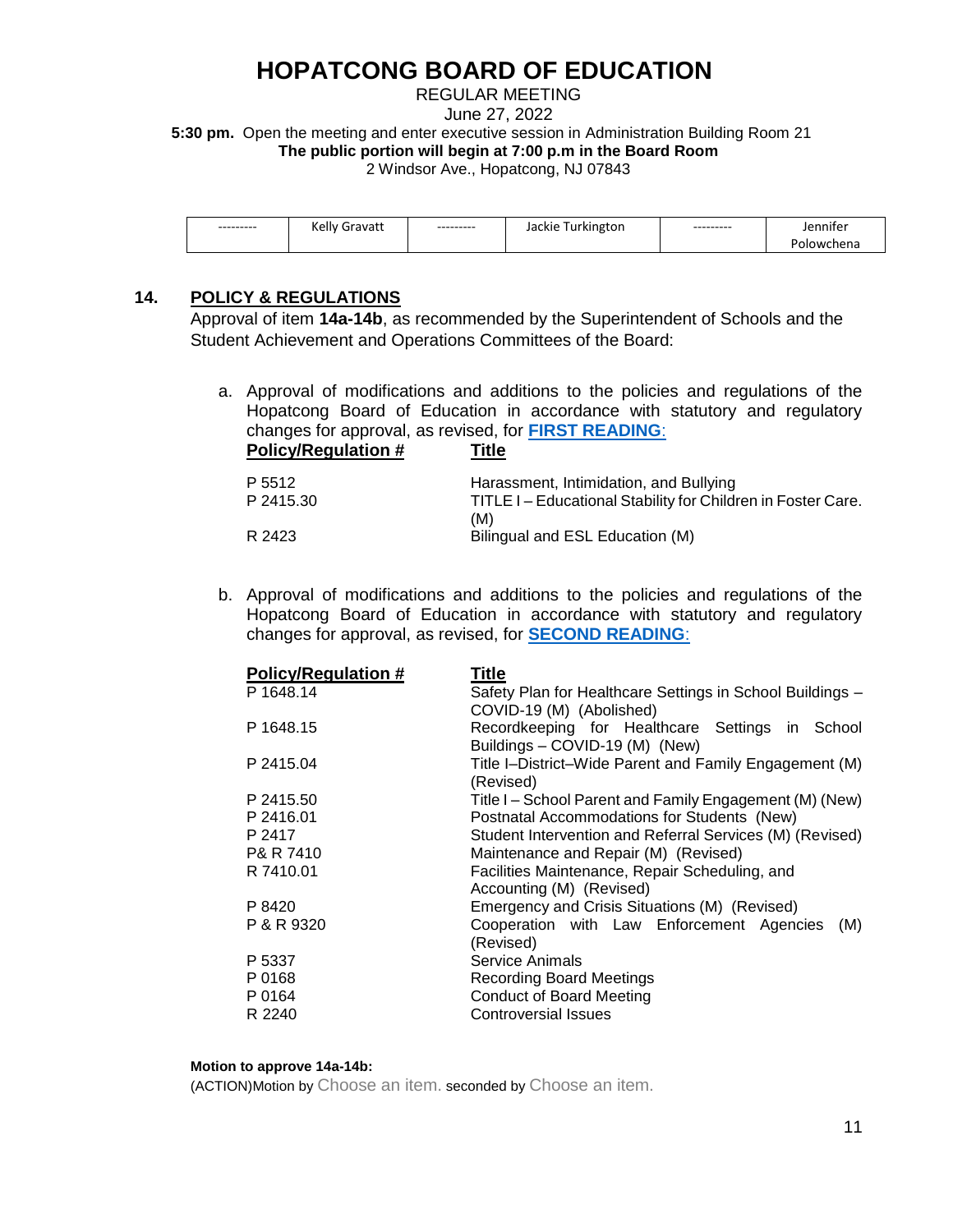### REGULAR MEETING

June 27, 2022

**5:30 pm.** Open the meeting and enter executive session in Administration Building Room 21 **The public portion will begin at 7:00 p.m in the Board Room**

2 Windsor Ave., Hopatcong, NJ 07843

| <b>Scott Francis</b> |           | Nicole Falconi-Shubert |        | Philip DiStefano       |
|----------------------|-----------|------------------------|--------|------------------------|
|                      |           |                        |        |                        |
| Joseph Falconi       |           | Gerard Gruenfelder     | ------ | Jayna Gulan            |
| Kelly Gravatt        | --------- | Jackie Turkington      |        | Jennifer<br>Polowchena |

## **15. STUDENTS AND SERVICES**

Approval of the following items, 15a-15h as recommended by the Superintendent of Schools and Student Achievement Committee of the Board:

- a. Approval for 5 hours of home instruction services per week for student no. 15058. Instruction will be provided by Hopatcong certificated staff at the rate of \$35.00 per hour effective 5/10/22 for approximately 4 weeks.
- b. Approval for 5 hours of home instruction services per week for student no. 13314. Instruction will be provided by Hopatcong certificated staff at the rate of \$35.00 per hour effective 5/23/22 until the end of the school year.
- c. Approval for 10 hours of home instruction services per week for student no. 13245. Instruction will be provided by Hopatcong certificated staff at the rate of \$35.00 per hour beginning May 27, 2022 until the end of the school year.
- d. Approval for home instruction services for student no. 12031 for 5 hours per week. Instruction will be provided by Hopatcong certificated staff at the rate of \$35.00 per hour effective 5/29/22 until the end of the 2021-2022 school year.
- e. Approval for an out of district placement for student ID No. 15229 who has been placed at Lake Drive School, Mountain Lakes, NJ. The effective date is June 7, 2022. The cost is \$8,016.96 for the remainder of the 2021/2022 school year.
- f. Approval to use the services of Multilingual Psychoeducational Services to provide multilingual evaluations when warranted for the 2022/2023 school year.
- g. Approval of the following agencies/vendors to continue services for the 2022

| - 2023 school year:                                                                           |
|-----------------------------------------------------------------------------------------------|
| Agency/Vendor                                                                                 |
| ADHD, Mood and Behavior Center, Cedar Knolls/Hanover NJ                                       |
| Advancing Opportunities Cerebral Palsy of NJ                                                  |
| American Speech-Language Hearing Assocation                                                   |
| American Tutor- Parsippany, NJ                                                                |
| Applied Behavioral Consulting, LLC - ABA and behavioral consulting - professional development |
| Arc of NJ, Inc - vocational services                                                          |
| Assistive Tek, LLC - professional development                                                 |
| Atlantic Private Care Services - nursing services                                             |
| <b>Behavior Therapy Associates</b>                                                            |
| Brookfield Schools/Summit Oaks (educational instruction-hospital)                             |
| Cambridge Behavioral Health, Inc                                                              |
| Child Development Centers-Morristown/Overlook Hospitals-neurodevelopmental evaluations        |
| Craig T. Barth, Audiologist                                                                   |
| Crick Software, Inc- augmentative communication services, professional development            |
|                                                                                               |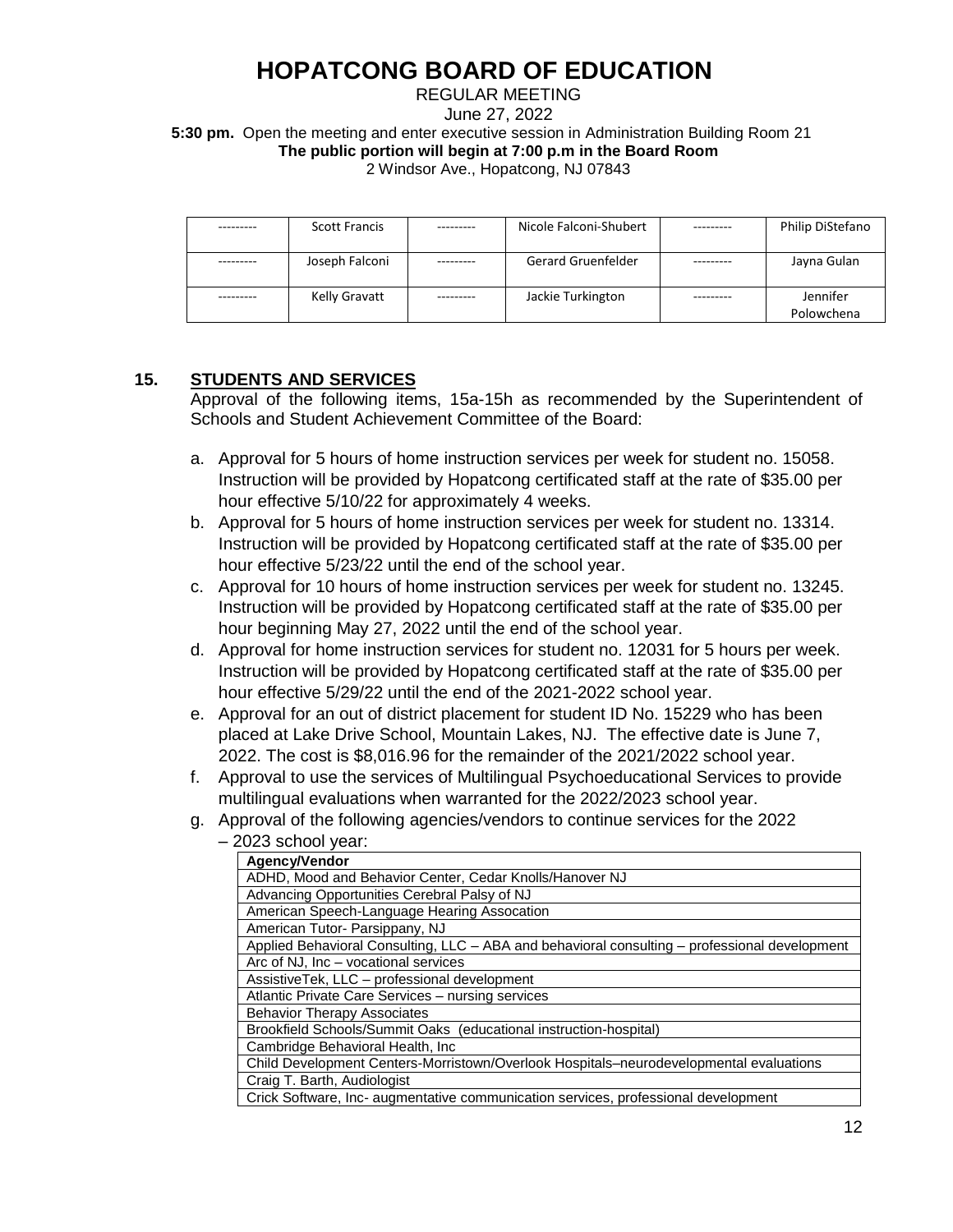REGULAR MEETING

June 27, 2022

**5:30 pm.** Open the meeting and enter executive session in Administration Building Room 21

**The public portion will begin at 7:00 p.m in the Board Room**

2 Windsor Ave., Hopatcong, NJ 07843

| Daytop Village of NJ                                                                      |
|-------------------------------------------------------------------------------------------|
| Dr. Bryan Fennelly                                                                        |
| Dr. Andre J Francois - bilingual evaluations                                              |
| Dr. L. Hanes and Associates, LLC                                                          |
| Dr. Steven Hertler - Psychologist                                                         |
| Dr. Norman Ladov - Psychiatrist & nuerology                                               |
| Dr. Lee Suckno - Psychiatrist                                                             |
| Dr. Lara Morse - Pediatric Neurologist                                                    |
| Dr. Jason Minon - Psychiatrist                                                            |
| Dr. Sanjeevani Jain, MD - Psychiatrist                                                    |
| Educational Inc, tutoring service with Summit Oaks Hospital                               |
| <b>Employment Horizons</b>                                                                |
| <b>Handle with Care</b>                                                                   |
| High Focus Center - Parsippany, NJ                                                        |
| Immediate Care Psychiatric Center- Parsippany, NJ                                         |
| J & B Therapy, LLC - OT services                                                          |
| Lake Drive Program - audiological services                                                |
| Learning Ally                                                                             |
| Learn Well                                                                                |
| Matheny Medical & Educational Center - behavioral consulting, counseling services and     |
| evaluations                                                                               |
| Multilingual Psychoeducational Services                                                   |
| Morris Pediatric Therapy Group - speech/language evaluations                              |
| National Alliance for Mental Health - professional development                            |
| NJ Coalition for Inclusive Education - behavioral consulting & professional development   |
| NJ Commission for the Blind & Visually Impaired - consulting                              |
| Pediatric Workshop Agency - Physical Therapist - out of district student                  |
| Phonak Hearing Systems - FM systems                                                       |
| Professional Education Services - Educational Instruction for hospitalized/rehab students |
| Progressive Comprehensive Services, LLC - vocational/transition services                  |
| Power School Group, LLC -                                                                 |
| PSA Healthcare - nursing services                                                         |
| Revolution New Jersey, Inc - vocational/transition services                               |
| Rellas, LLC                                                                               |
| Saint Clare's Hospital - Educational Instruction for hospitalized students                |
| Silver Prep - (educational instruction -hospital)                                         |
| Springboard Therapy - evaluations                                                         |
| <b>Stepping Forward Counseling Center</b>                                                 |
| Style Tone Hearing Care, LLC-Doris A. Rapisardi, MAS-CCC-A - professional development,    |
| audiological evaluations                                                                  |
| Summit Speech School - Audiology consultation services                                    |
| <b>Sussex County Educational Service Commission</b>                                       |
| <b>Sussex County Regional Transportation Company</b>                                      |
| The Uncommon Thread                                                                       |
| Warren County Special Service School District                                             |

h. Approval of the following field trip request:

| School             | Date    | Trip                             |
|--------------------|---------|----------------------------------|
| <b>High School</b> |         | 8/14/5/17/22   Cheerleading Camp |
| High School        | 6/13/22 | Six Flags Great Adventure        |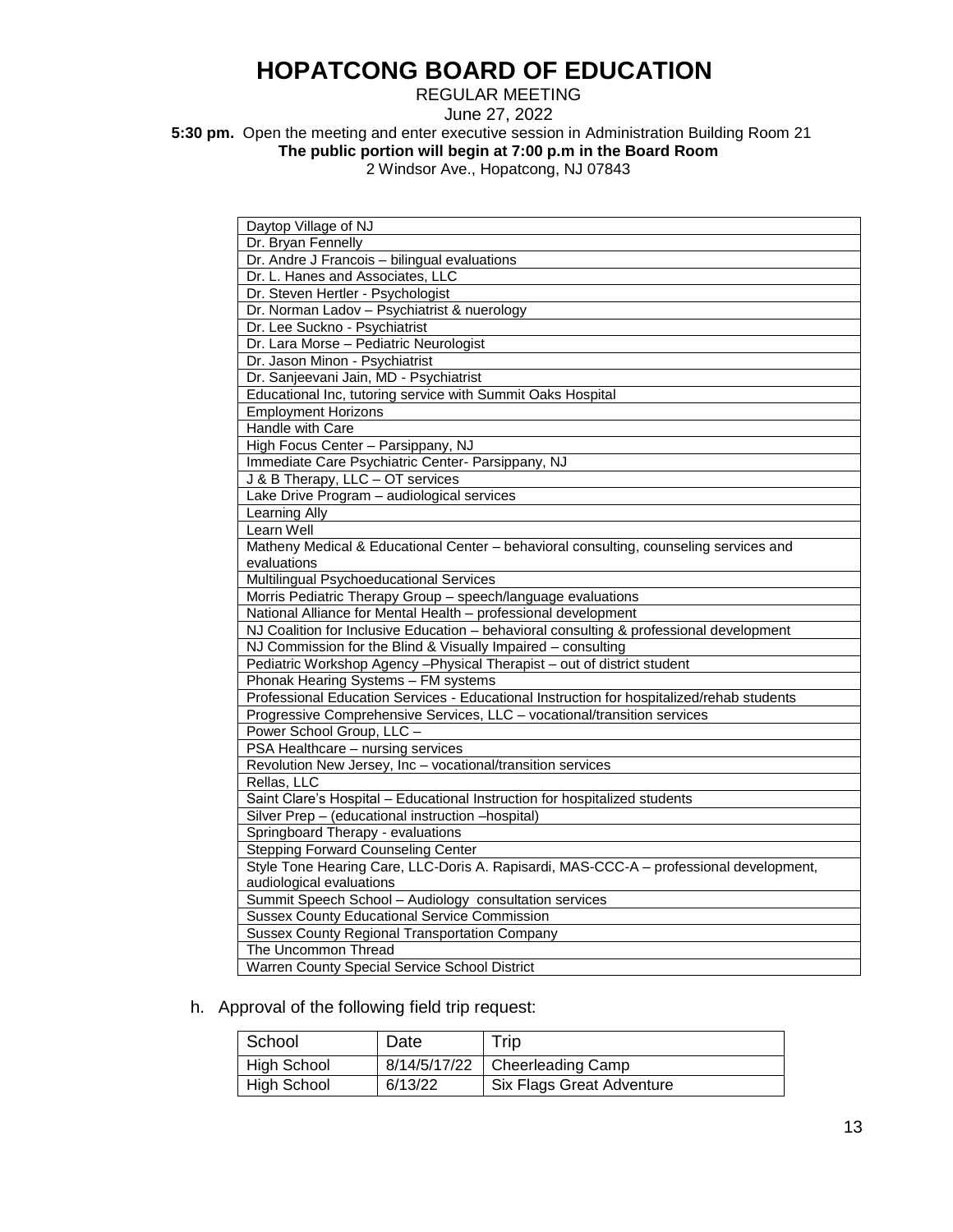## REGULAR MEETING

June 27, 2022

**5:30 pm.** Open the meeting and enter executive session in Administration Building Room 21

**The public portion will begin at 7:00 p.m in the Board Room**

2 Windsor Ave., Hopatcong, NJ 07843

#### **Motion to approve 15a-15h:**

(ACTION)Motion by Choose an item. seconded by Choose an item.

| <b>Scott Francis</b> |          | Nicole Falconi-Shubert | Philip DiStefano       |
|----------------------|----------|------------------------|------------------------|
| Joseph Falconi       | -------- | Gerard Gruenfelder     | Jayna Gulan            |
| Kelly Gravatt        |          | Jackie Turkington      | Jennifer<br>Polowchena |

### **16. RESOLUTIONS**

- a. It is recommended by the Superintendent that the Board of Education approve an extension of one year for the Comprehensive Equity Plan as per the Statement of Assurance 2022-2023 issued by the DOE that enables this extension. The SOA will be filed by the Superintendent.
- b. It is recommended by the Superintendent that the Board of Education approve the Statement of Assurance for 2021-2022 Testing for Lead in School Drinking Water.
- c. It is recommended by the Superintendent that the Board of Education approve the 2021-2022 Superintendent Evaluation completed on June 27, 2022.
- d. It is recommended by the Superintendent that the Board of Education approve Bella as a district therapy dog for the 2022-2023 school year.
- e. It is recommended by the Superintendent that the Board of Education approve the job descriptions for the following:
	- Part-Time Facilities Supervisor
	- Assistant to Facilities Supervisor
	- Head Custodian
- f. It is recommended by the Superintendent that the Board of Education accept the ESEA Consolidated Title Funding for 2022-2023.
	- Title  $1a $168, 407$
	- Title 2a \$33, 369
	- Title 3- \$8,034
	- Title 4 \$15,030

Whereas Title 3 allocations must be over \$10,000 in order to spend Hopatcong allocation of \$8,034. It is recommended that the Board of Education approve forming a consortium with High Point Regional and Andover Regional School Districts.

- g. It is recommended by the Superintendent that the Board of Education approve the 2022 Start Dates for Fall Sports
	- Football August 10, 2022
	- Tennis (Girls) August 17, 2022
	- Cross Country, Boys & Girls Soccer August 22, 2022
- h. It is recommended by the Superintendent that the Board of Education approve the 2020-2021 HIB School Grade Report.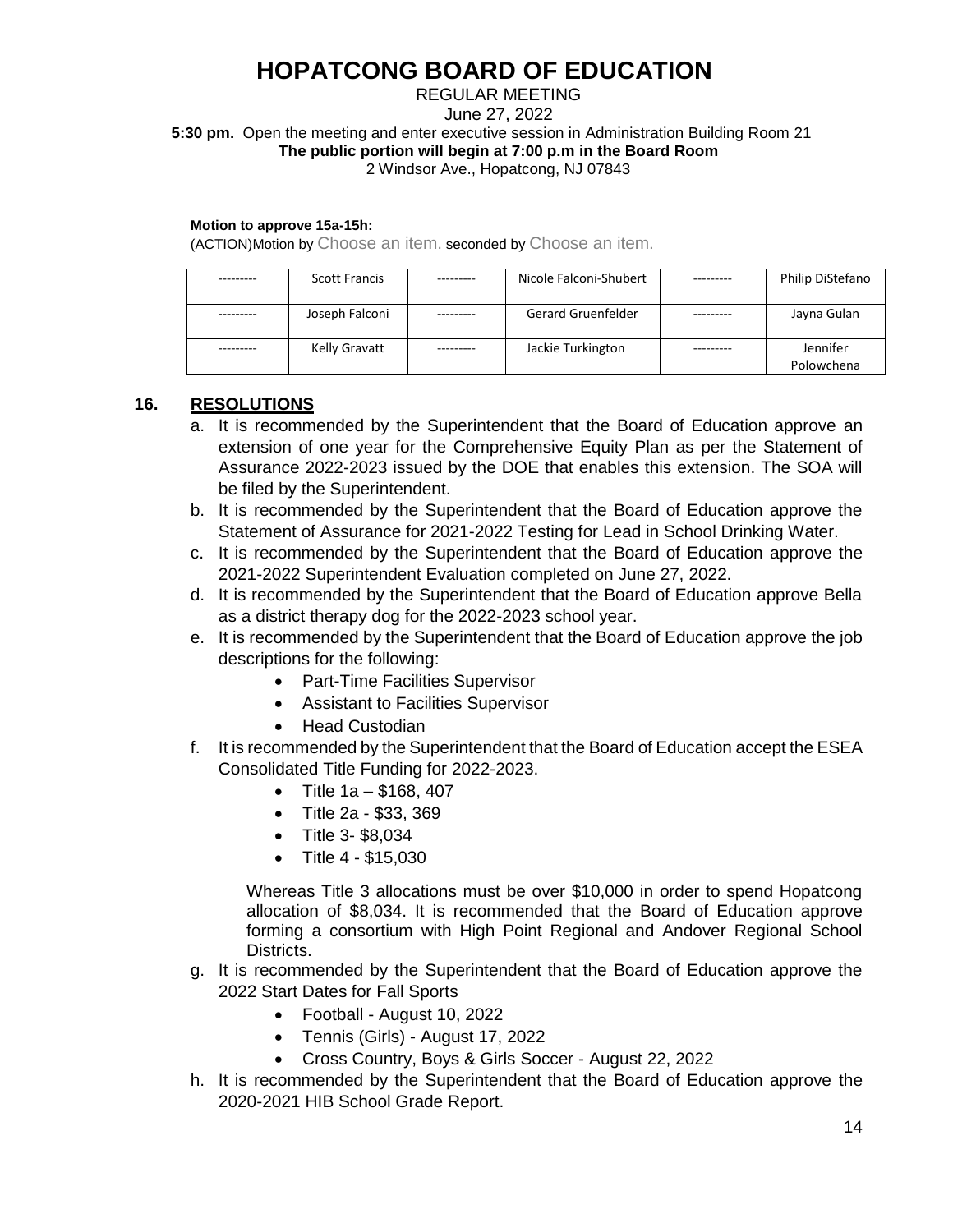REGULAR MEETING

June 27, 2022

**5:30 pm.** Open the meeting and enter executive session in Administration Building Room 21 **The public portion will begin at 7:00 p.m in the Board Room**

2 Windsor Ave., Hopatcong, NJ 07843

- i. It is recommended by the Superintendent that the Board of Education approve the Annual School Safety and Security Plan Statement of Assurance.
- j. It is recommended by the Superintendent that the Board of Education approve the Executive Session Minutes from January 25, 2021 through May 23, 2022.

### **Motion to approve 16a-16j:**

(ACTION)Motion by Choose an item. seconded by Choose an item.

| <b>Scott Francis</b> | Nicole Falconi-Shubert    | Philip DiStefano |
|----------------------|---------------------------|------------------|
|                      |                           |                  |
| Joseph Falconi       | <b>Gerard Gruenfelder</b> | Jayna Gulan      |
|                      |                           |                  |
| Kelly Gravatt        | Jackie Turkington         | Jennifer         |
|                      |                           | Polowchena       |

## **17. SUSSEX COUNTY REGIONAL COOPERATIVE**

- **a.** The Superintendent and the Director of Transportation recommend the *approval of bills* for the Sussex County Regional Cooperative Operating account for May 24, 2022 through June 27,2022 in the amount of \$351,426.45 for Regular bills and \$351,426.45 for Bus Contractors.
- **b.** The Superintendent and the Director of Transportation *recommend the approval to hire Israel Lugo* as a Transportation Dispatcher for the 2022-2023 school year effective July 1, 2022, 12-month position at a salary of \$45,000.
- **c.** The Superintendent and the Director of Transportation *recommend the approval to hire Danielle Iadarola* as a Transportation Dispatcher for the 2022-2023 school year effective July 1, 2022, 12-month position at a salary of \$45,000.
- **d.** The Superintendent and the Director of Transportation recommend the *approval to hire Marie Sensale* as a Transportation Routing Consultant for the 2022 – 2023 school year as needed, at an hourly rate of \$25.00 per hour.
- **e.** The Superintendent and the Director of Transportation recommend the *approval to pay*  **Summit Management Consultants, LLC** \$1,500.00 for a review and analysis of the accounting operations of the Sussex County Regional Cooperative for services rendered through June 13, 2022.
- **f.** The Superintendent and the Director of Transportation recommend the *approval to continue professional accounting services* for the Sussex County Regional Cooperative with *Summit*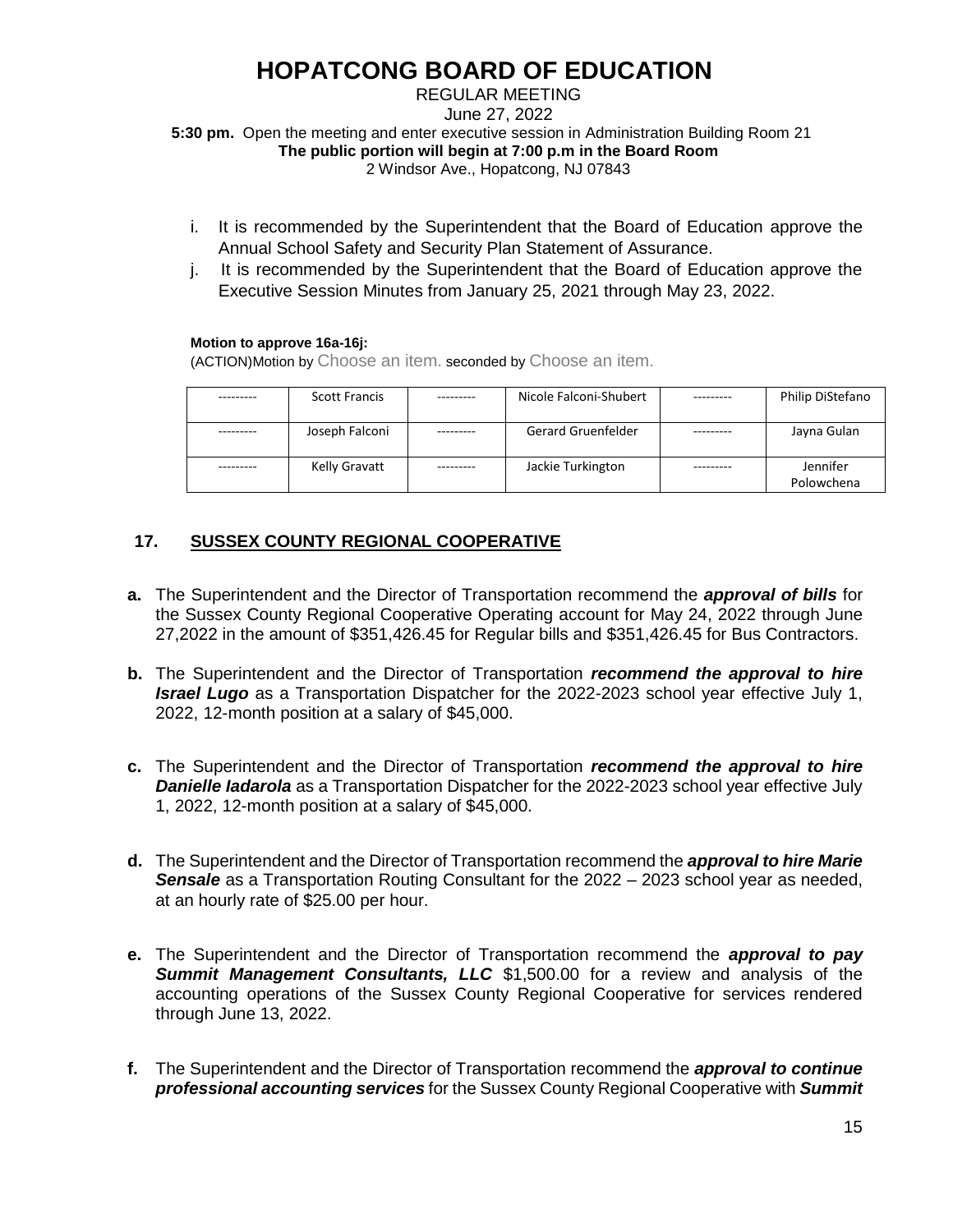REGULAR MEETING June 27, 2022 **5:30 pm.** Open the meeting and enter executive session in Administration Building Room 21 **The public portion will begin at 7:00 p.m in the Board Room** 2 Windsor Ave., Hopatcong, NJ 07843

*Management Consultants, LLC* through the 2022-2023 School Year at a rate of \$125.00 per hour up to a maximum of \$3,500.00 effective June 14, 2022.

- **g.** The Superintendent and the Director of Transportation recommend the *approval to assign current School Bus Drivers and Bus Aides for 2022 Extended School Year Program Routes* as needed. Bus Drivers and Aides will voucher their hours and be paid at their current 2021-2022 hourly rate.
- **h.** The Superintendent and the Director of Transportation recommend the *approval of the equivalent of two (2) days' pay* for School Bus Drivers and Aides for maintaining perfect attendance in the 2021-2022 school year as per contract as follows:

| <b>Employee #</b> | <b>Amount</b> |
|-------------------|---------------|
| 81357             | \$180.00      |
| 80802             | \$165.00      |
| 80269             | \$369.28      |
| 81081             | \$277.29      |
| 81170             | \$337.12      |
|                   |               |

**i.** The Superintendent and the Director of Transportation recommend the *approval of merit pay* for the 2021-2022 school year as follows:

| Employee # | <b>Merit</b> |
|------------|--------------|
| 80522      | \$2,000.00   |
| 80216      | \$2,000.00   |
| 81094      | \$2,000.00   |
| 80389      | \$2,000.00   |
| 81625      | 600.00<br>\$ |
| 80396      | \$2,500.00   |
| 80566      | \$4,500.00   |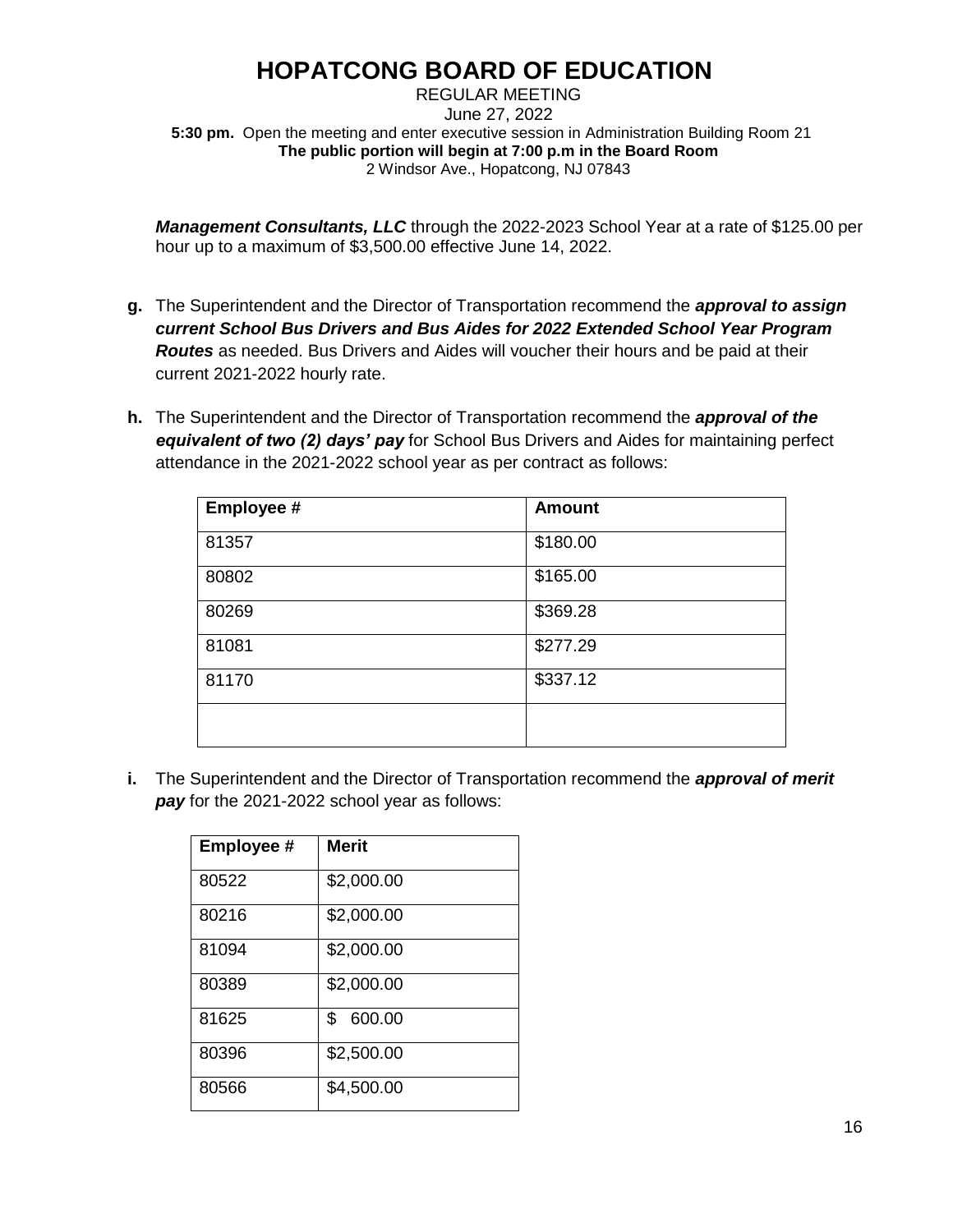REGULAR MEETING June 27, 2022 **5:30 pm.** Open the meeting and enter executive session in Administration Building Room 21 **The public portion will begin at 7:00 p.m in the Board Room** 2 Windsor Ave., Hopatcong, NJ 07843

**j.** The Superintendent and the Director of Transportation recommend the *approval to renew* all bus drivers and bus aides for the 2022-2023 school year at the following hourly rates effective September 1, 2022. Hours per day to be determined in August 2022 based on bus route schedules.

| <b>Employee Name</b>         | <b>Position</b>   | 2022-23 Hourly<br>Rate | Longevity                |
|------------------------------|-------------------|------------------------|--------------------------|
| <b>Tracy Arnone</b>          | <b>Bus Driver</b> | \$28.00                | \$600.00                 |
| Maria Camacho                | <b>Bus Driver</b> | \$28.00                | \$600.00                 |
| <b>Kelly Dennis</b>          | <b>Bus Driver</b> | \$28.00                | \$600.00                 |
| Christopher Dolan            | <b>Bus Driver</b> | \$28.00                | \$600.00                 |
| Jaime Jones                  | <b>Bus Driver</b> | \$28.00                | \$600.00                 |
| Paula Judkins                | <b>Bus Driver</b> | \$28.00                |                          |
| <b>Joan Marshall</b>         | <b>Bus Driver</b> | \$28.00                | \$1,050.00               |
| <b>Tina McGrath</b>          | <b>Bus Driver</b> | \$28.00                | \$600.00                 |
| <b>Lorraine Moss</b>         | <b>Bus Driver</b> | \$28.00                | \$800.00                 |
| <b>Hillary Reynolds</b>      | <b>Bus Driver</b> | \$28.00                | \$800.00                 |
| <b>Garry Ridner</b>          | <b>Bus Driver</b> | \$28.00                | \$600.00                 |
| Michelle Urban               | <b>Bus Driver</b> | \$28.00                | \$600.00                 |
| <b>Bobbie Joe</b><br>VanHorn | <b>Bus Driver</b> | \$28.00                | \$600.00                 |
| Maryann Danza                | <b>Bus Aide</b>   | \$15.45                | $\overline{\phantom{a}}$ |
| Jennifer Fox                 | Bus Aide          | \$15.45                | $\overline{\phantom{a}}$ |
| <b>Theresa Gould</b>         | <b>Bus Aide</b>   | \$15.45                | $\overline{\phantom{a}}$ |
| Barbara Hashagen             | <b>Bus Aide</b>   | \$15.45                |                          |
| Mary Kriscunas               | <b>Bus Aide</b>   | \$15.45                |                          |
| Dawn Padgett                 | <b>Bus Aide</b>   | \$15.45                |                          |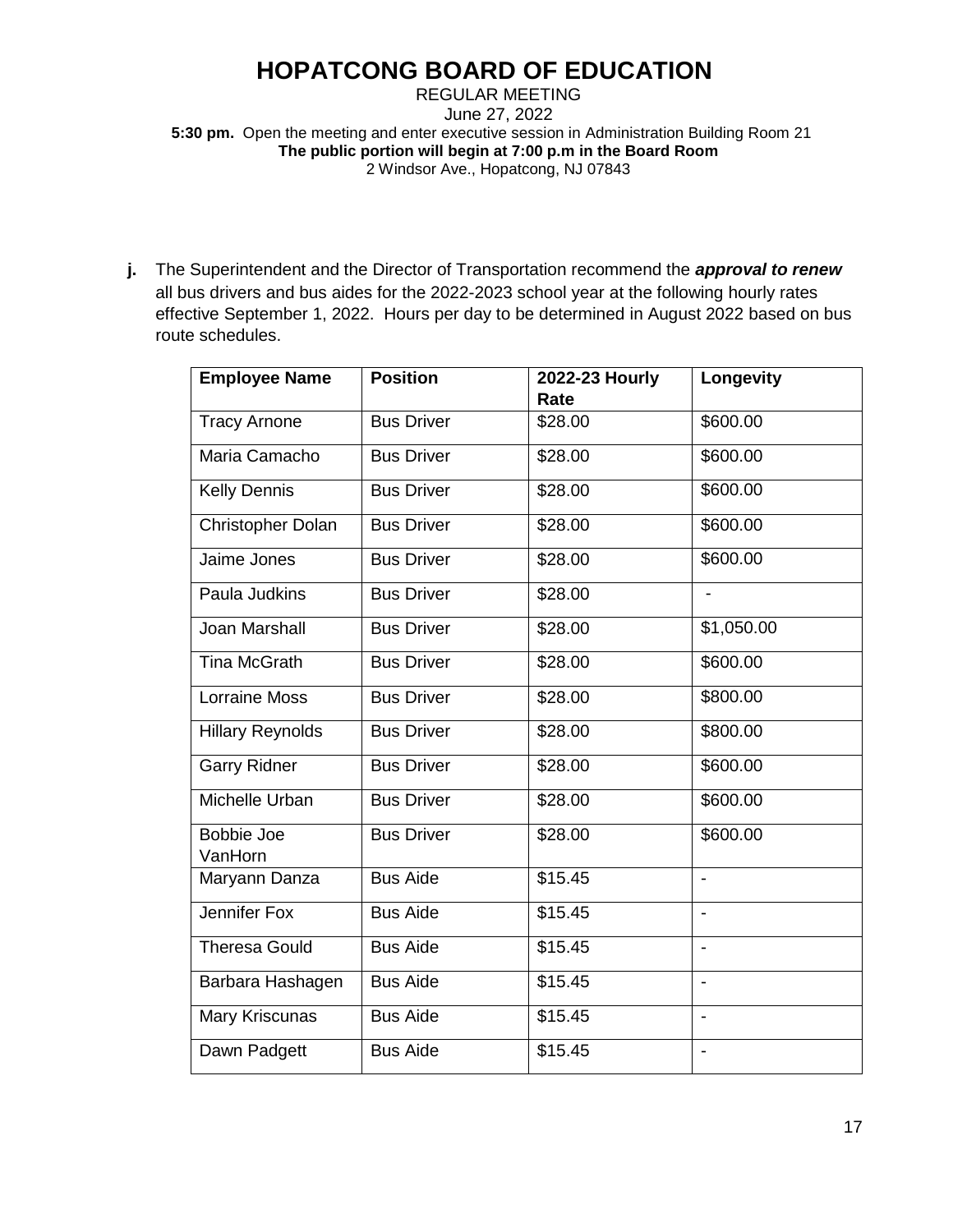REGULAR MEETING June 27, 2022 **5:30 pm.** Open the meeting and enter executive session in Administration Building Room 21 **The public portion will begin at 7:00 p.m in the Board Room** 2 Windsor Ave., Hopatcong, NJ 07843

## **k.**

- 1. The Superintendent and the Director of Transportation recommend the *acceptance* of student transportation *quotations for Special Education Routes* for the 2021-22 School Year as listed on Exhibit A.
- 2. The Superintendent and the Director of Transportation recommend the *award* of student transportation *quotations for Special Education Routes* to the lowest, responsible and responsive bus contractor companies for the 2021-22 School Year as listed on Exhibit A.
- 3. The Superintendent and the Director of Transportation recommend the *acceptance* of student transportation *quotations for Athletic/Class/Field Trips* for the 2021-22 School Year as listed on Exhibit A.
- 4. The Superintendent and the Director of Transportation recommend the *award* of student transportation *contracts for quoted Athletic/Class/Field Trips* to the lowest, responsible and responsive bus contractor companies for the 2021-22 School Year as listed on Exhibit A.
- 5. The Superintendent and the Director of Transportation recommend the *renewal of 2021 Extended School Year Routes for the 2022 Extended School Year* at State issued CPI increase of 1.91% or less as listed on Exhibit A.
- 6. The Superintendent and the Director of Transportation recommend the *acceptance of*  **parental contracts for the 2022 Extended School Year** as listed on Exhibit A.
- 7. The Superintendent and the Director of *Transportation recommend the acceptance of bids submitted from the May 18, 2022 Bid #2022-23-01* for the 2022 Extended School Year as listed on Exhibit A.
- 8. The Superintendent and the Director of Transportation recommend the *award of bids submitted from the May 18, 2022 Bid #2022-23-01* to the lowest, responsible and responsive bus contractor company for the 2022 Extended School Year as listed on Exhibit A.
- 9. The Superintendent and the Director of *Transportation recommend the acceptance of bids submitted from the May 18, 2022 Bid #2022-23-01* for the 2022-23 School Year as listed on Exhibit A.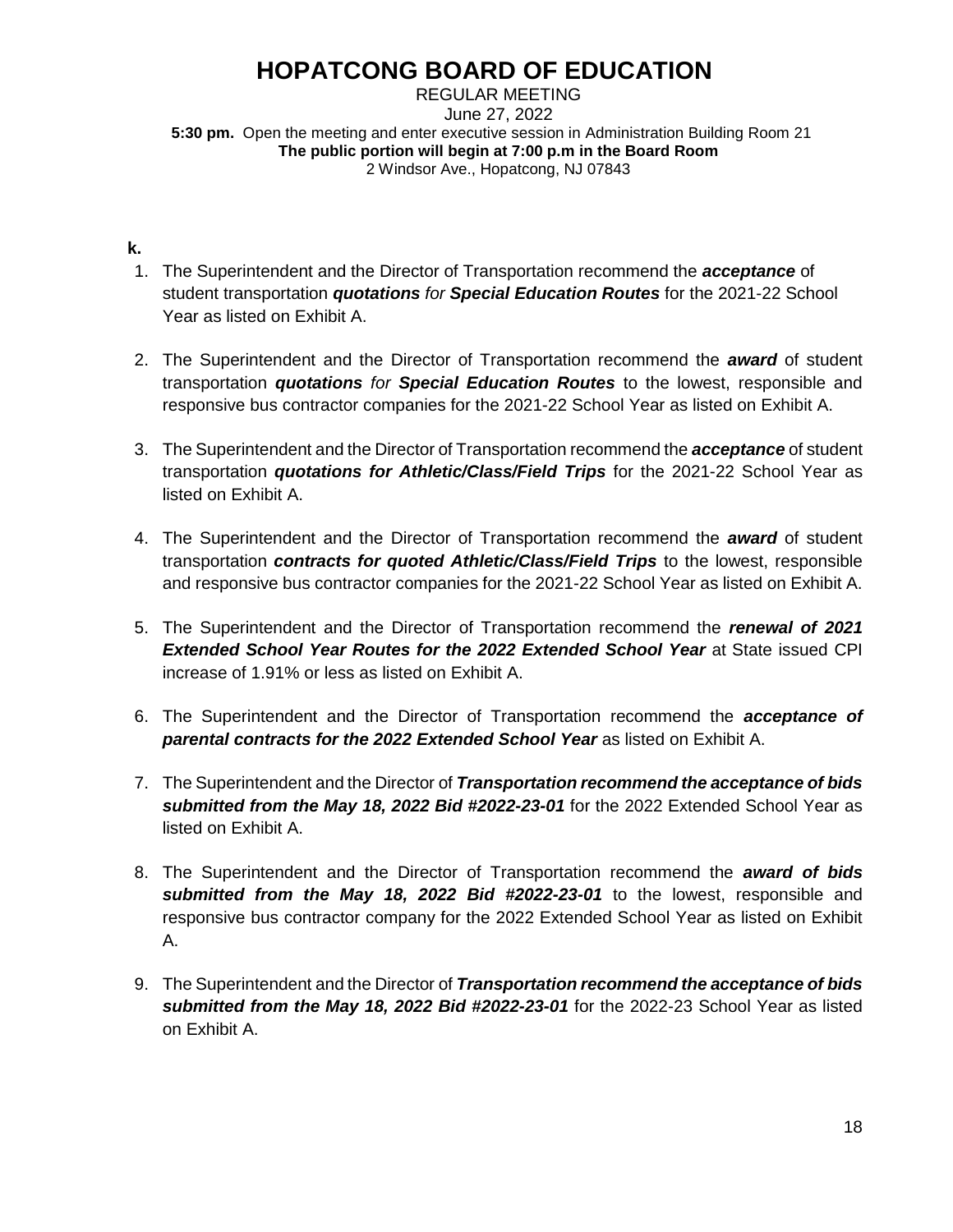REGULAR MEETING June 27, 2022 **5:30 pm.** Open the meeting and enter executive session in Administration Building Room 21 **The public portion will begin at 7:00 p.m in the Board Room** 2 Windsor Ave., Hopatcong, NJ 07843

- 10. The Superintendent and the Director of Transportation recommend the *award of bids submitted from the May 18, 2022 Bid #2022-23-01* to the lowest, responsible and responsive bus contractor company for the 2022-23 School Year as listed on Exhibit A.
- 11. The Superintendent and the Director of Transportation recommend the *rejection of bids submitted from the May 18, 2022 Bid #2022-23-01* due to non-compliance or termination of the routes as listed on Exhibit A.
- 12. The Superintendent and the Director of Transportation recommend the *acceptance of bids submitted from the June 7, 2022 Bid #2022-23-02* for the 2022-23 School Year as listed on Exhibit A.
- 13. The Superintendent and the Director of Transportation recommend the *award of bids submitted from the June 2, 2021 Bid #2021-22-01A* to the lowest, responsible and responsive bus contractor company for the 2021-22 School Year as listed on Exhibit A.
- 14. The Superintendent and the Director of Transportation recommend the *acceptance* of student transportation *quotations for Special Education Routes* for the 2022 Extended School Year as listed on Exhibit A.
- 15. The Superintendent and the Director of Transportation recommend the *award* of student transportation *quotations for Special Education Routes* to the lowest, responsible and responsive bus contractor companies for the 2022 Extended School Year as listed on Exhibit A.

(ACTION)Motion by Choose an item. seconded by Choose an item..

| <b>Scott Francis</b> |          | Nicole Falconi-Shubert    | Philip DiStefano |
|----------------------|----------|---------------------------|------------------|
|                      |          |                           |                  |
| Joseph Falconi       |          | <b>Gerard Gruenfelder</b> | Jayna Gulan      |
|                      |          |                           |                  |
| Kelly Gravatt        | -------- | Jackie Turkington         | Jennifer         |
|                      |          |                           | Polowchena       |

## **18. ADJOURNMENT**

### **Motion to adjourn:**

(ACTION)Motion by Choose an item., seconded by Choose an item.